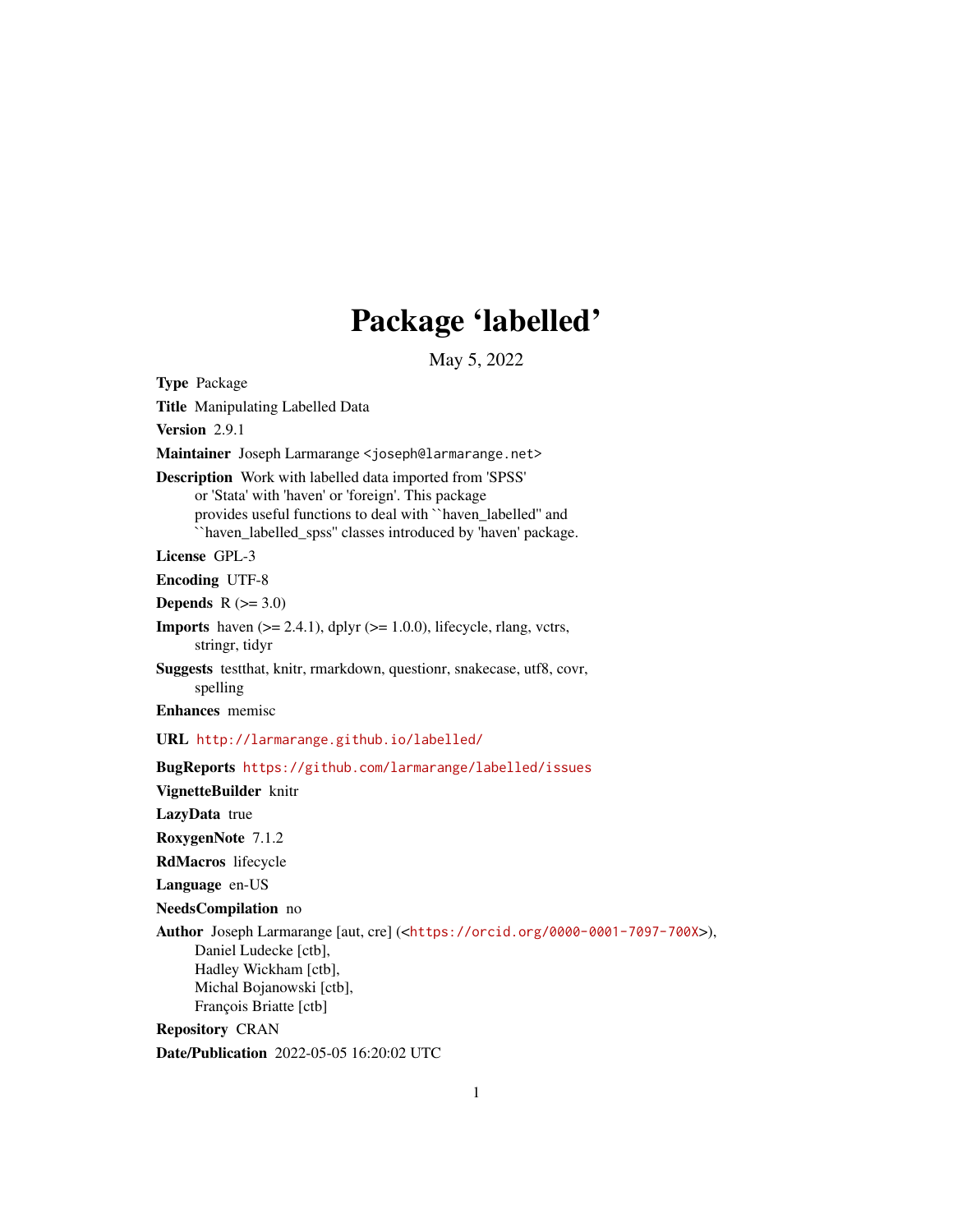# <span id="page-1-0"></span>R topics documented:

|       | 3              |
|-------|----------------|
|       | $\overline{4}$ |
|       | $\overline{4}$ |
|       |                |
|       | $\overline{8}$ |
|       |                |
|       |                |
|       |                |
|       |                |
|       |                |
|       |                |
|       |                |
|       |                |
|       |                |
|       |                |
|       |                |
|       |                |
|       |                |
|       |                |
|       |                |
|       |                |
| Index | 30             |

copy\_labels *Copy variable and value labels and SPSS-style missing value*

# Description

This function copies variable and value labels (including missing values) from one vector to another or from one data frame to another data frame. For data frame, labels are copied according to variable names, and only if variables are the same type in both data frames.

#### Usage

```
copy_labels(from, to, .strict = TRUE)
```
copy\_labels\_from(to, from, .strict = TRUE)

# Arguments

| from | A vector or a data.frame (or tibble) to copy labels from. |
|------|-----------------------------------------------------------|
| to   | A vector or data.frame (or tibble) to copy labels to.     |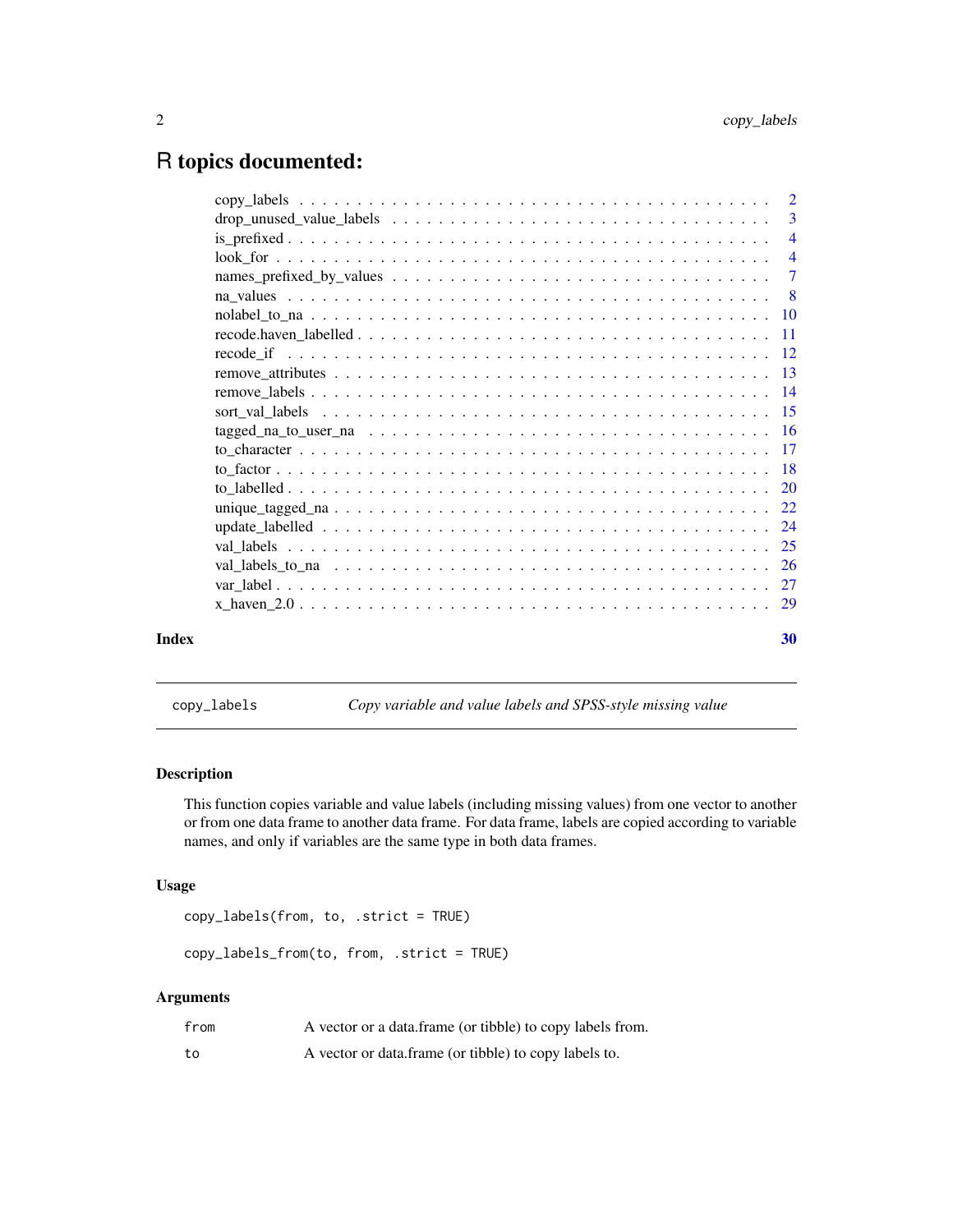<span id="page-2-0"></span>.strict When from is a labelled vector, to have to be of the same type (numeric or character) in order to copy value labels and SPSS-style missing values. If this is not the case and .strict = TRUE, an error will be produced. If .strict = FALSE, only variable label will be copied.

# Details

Some base R functions like [base::subset\(\)](#page-0-0) drop variable and value labels attached to a variable. copy\_labels could be used to restore these attributes.

copy\_labels\_from is intended to be used with dplyr syntax, see examples.

#### Examples

```
library(dplyr)
df <- tibble(
 id = 1:3,
 happy = factor(c('yes', 'no', 'yes')),
 gender = labeled(c(1, 1, 2), c(female = 1, male = 2))) %>%
set_variable_labels(
 id = "Individual ID",
 happy = "Are you happy?",
 gender = "Gender of respondent"
)
var_label(df)
fdf \le df %>% filter(id \le 3)
var_label(fdf) # some variable labels have been lost
fdf <- fdf %>% copy_labels_from(df)
var_label(fdf)
# Alternative syntax
fdf \leq subset(df, id \leq 3)
fdf \leq copy_labels(from = df, to = fdf)
```
drop\_unused\_value\_labels

*Drop unused value labels*

#### Description

Drop value labels associated to a value not present in the data.

#### Usage

```
drop_unused_value_labels(x)
```
#### Arguments

x A vector or a data frame.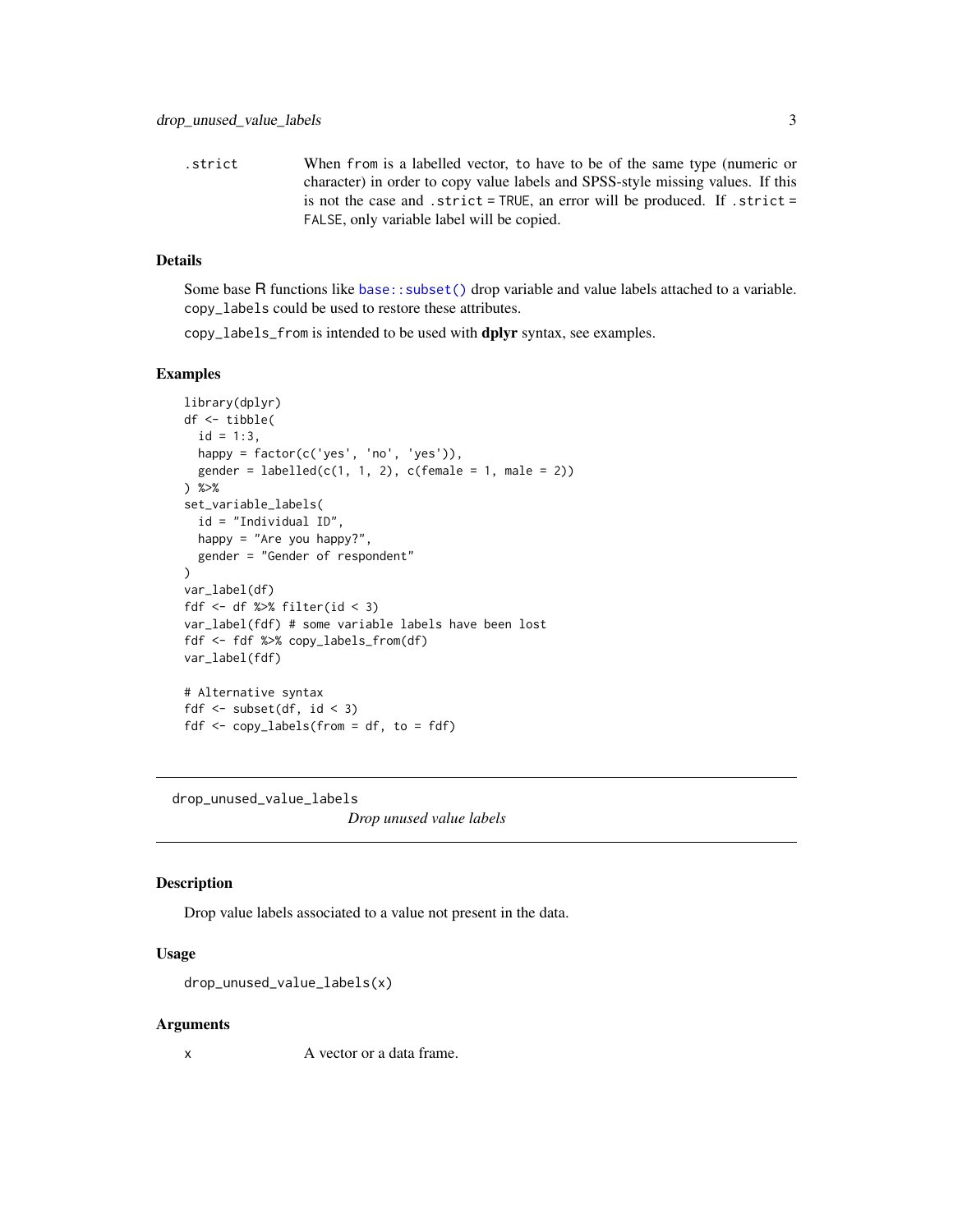#### Examples

```
x \le - labelled(c(1, 2, 2, 1), c(yes = 1, no = 2, maybe = 3))
x
drop_unused_value_labels(x)
```
is\_prefixed *Check if a factor is prefixed*

#### Description

Check if a factor is prefixed

# Usage

is\_prefixed(x)

#### Arguments

x a factor

look\_for *Look for keywords variable names and descriptions / Create a data dictionary*

# Description

look\_for emulates the lookfor Stata command in R. It supports searching into the variable names of regular R data frames as well as into variable labels descriptions, factor levels and value labels. The command is meant to help users finding variables in large datasets.

#### Usage

```
look_for(
  data,
  ...,
  labels = TRUE,
  values = TRUE,
  ignore.case = TRUE,
  details = c("basic", "none", "full")
\mathcal{L}lookfor(
  data,
  ...,
  labels = TRUE,
```
<span id="page-3-0"></span>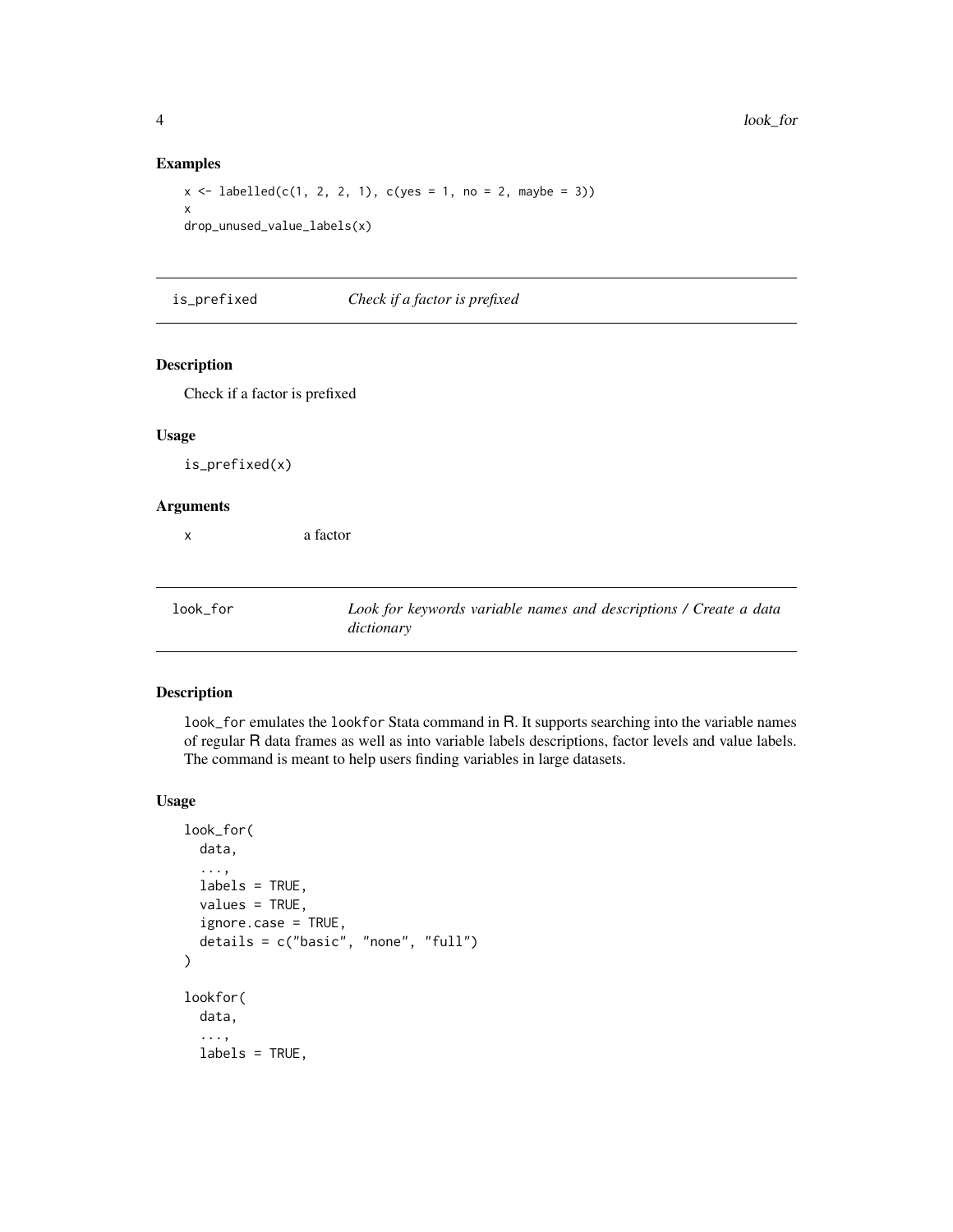#### <span id="page-4-0"></span>look\_for 5

```
values = TRUE,
  ignore.case = TRUE,
 details = c("basic", "none", "full")
\mathcal{L}generate_dictionary(
 data,
  ...,
 labels = TRUE,
 values = TRUE,
  ignore.case = TRUE,
 details = c("basic", "none", "full")
)
## S3 method for class 'look_for'
print(x, \ldots)look_for_and_select(
 data,
  ...,
 labels = TRUE,
 values = TRUE,ignore.case = TRUE
\mathcal{L}
```

```
convert_list_columns_to_character(x)
```
lookfor\_to\_long\_format(x)

# Arguments

| data         | a data frame                                                                                                                                                                                                                                        |
|--------------|-----------------------------------------------------------------------------------------------------------------------------------------------------------------------------------------------------------------------------------------------------|
| .            | optional list of keywords, a character string (or several character strings), which<br>can be formatted as a regular expression suitable for a base: : $\text{grep}()$ pattern,<br>or a vector of keywords; displays all variables if not specified |
| labels       | whether or not to search variable labels (descriptions); TRUE by default                                                                                                                                                                            |
| values       | whether or not to search within values (factor levels or value labels); TRUE by<br>default                                                                                                                                                          |
| ignore.case  | whether or not to make the keywords case sensitive; TRUE by default (case is<br>ignored during matching)                                                                                                                                            |
| details      | add details about each variable (full details could be time consuming for big data<br>frames, FALSE is equivalent to "none" and TRUE to "full")                                                                                                     |
| $\mathsf{x}$ | a tibble returned by look_for()                                                                                                                                                                                                                     |

# Details

When no keyword is provided, it will produce a data dictionary of the overall data frame.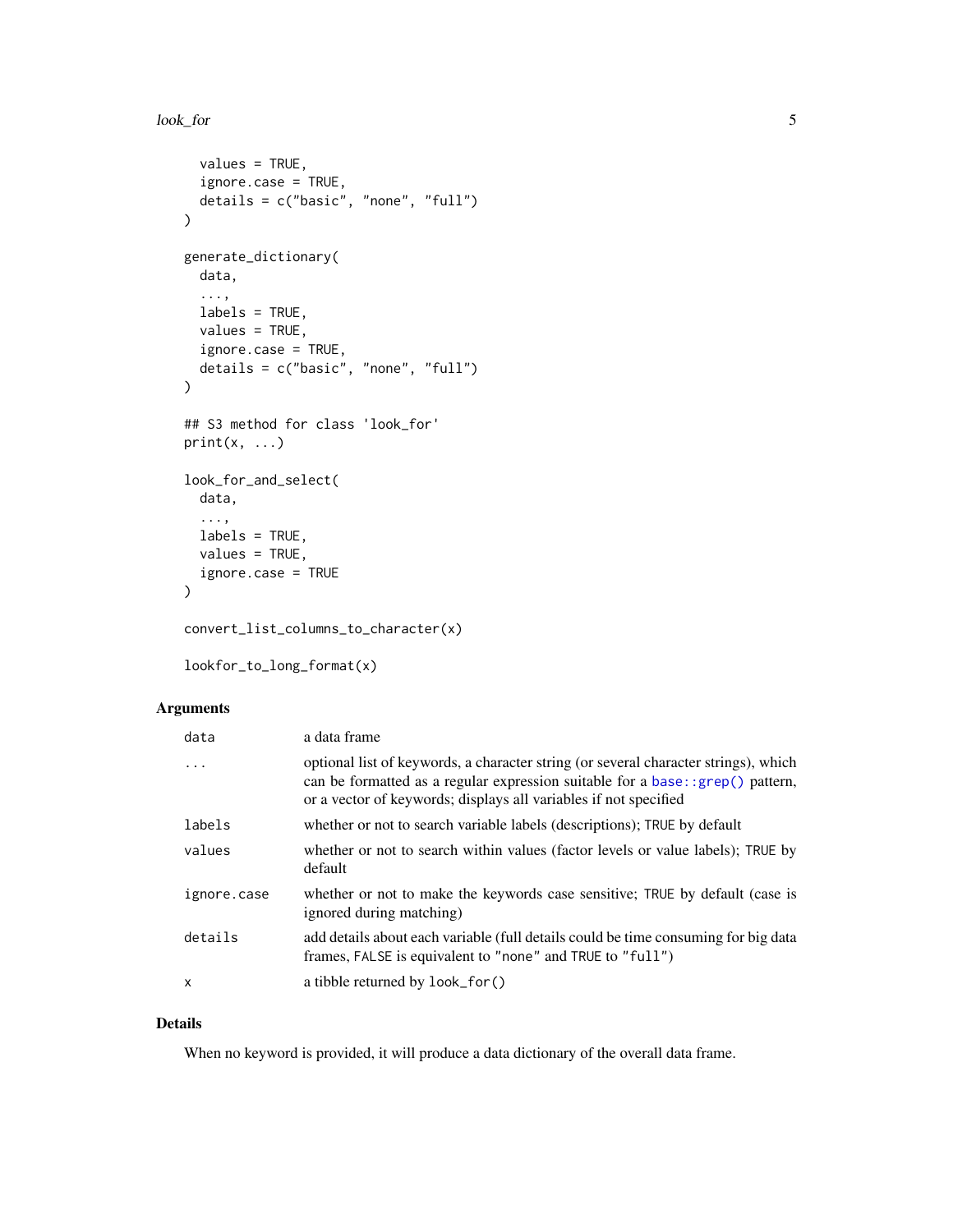<span id="page-5-0"></span>The function looks into the variable names for matches to the keywords. If available, variable labels are included in the search scope. Variable labels of data.frame imported with foreign or memisc packages will also be taken into account (see [to\\_labelled\(\)](#page-19-1)). If no keyword is provided, it will return all variables of data.

look\_for(), lookfor() and generate\_dictionary() are equivalent.

By default, results will be summarized when printing. To deactivate default printing, use dplyr: : as\_tibble().

lookfor\_to\_long\_format() could be used to transform results with one row per factor level and per value label.

Use convert\_list\_columns\_to\_character() to convert named list columns into character vectors (see examples).

look\_for\_and\_select() is a shortcut for selecting some variables and applying dplyr::select() to return a data frame with only the selected variables.

# Value

a tibble data frame featuring the variable position, name and description (if it exists) in the original data frame

#### Author(s)

François Briatte [f.briatte@gmail.com,](mailto:f.briatte@gmail.com) Joseph Larmarange [joseph@larmarange.net](mailto:joseph@larmarange.net)

#### Source

Based on the behavior of the lookfor command in Stata.

```
look_for(iris)
```

```
# Look for a single keyword.
look_for(iris, "petal")
look_for(iris, "s")
iris %>% look_for_and_select("s") %>% head()
```

```
# Look for with a regular expression
look_for(iris, "petal|species")
look_for(iris, "s$")
```

```
# Look for with several keywords
look_for(iris, "pet", "sp")
look_for(iris, "pet", "sp", "width")
look_for(iris, "Pet", "sp", "width", ignore.case = FALSE)
```

```
# Look_for can search within factor levels or value labels
look_for(iris, "vers")
```

```
# Quicker search without variable details
look_for(iris, details = "none")
```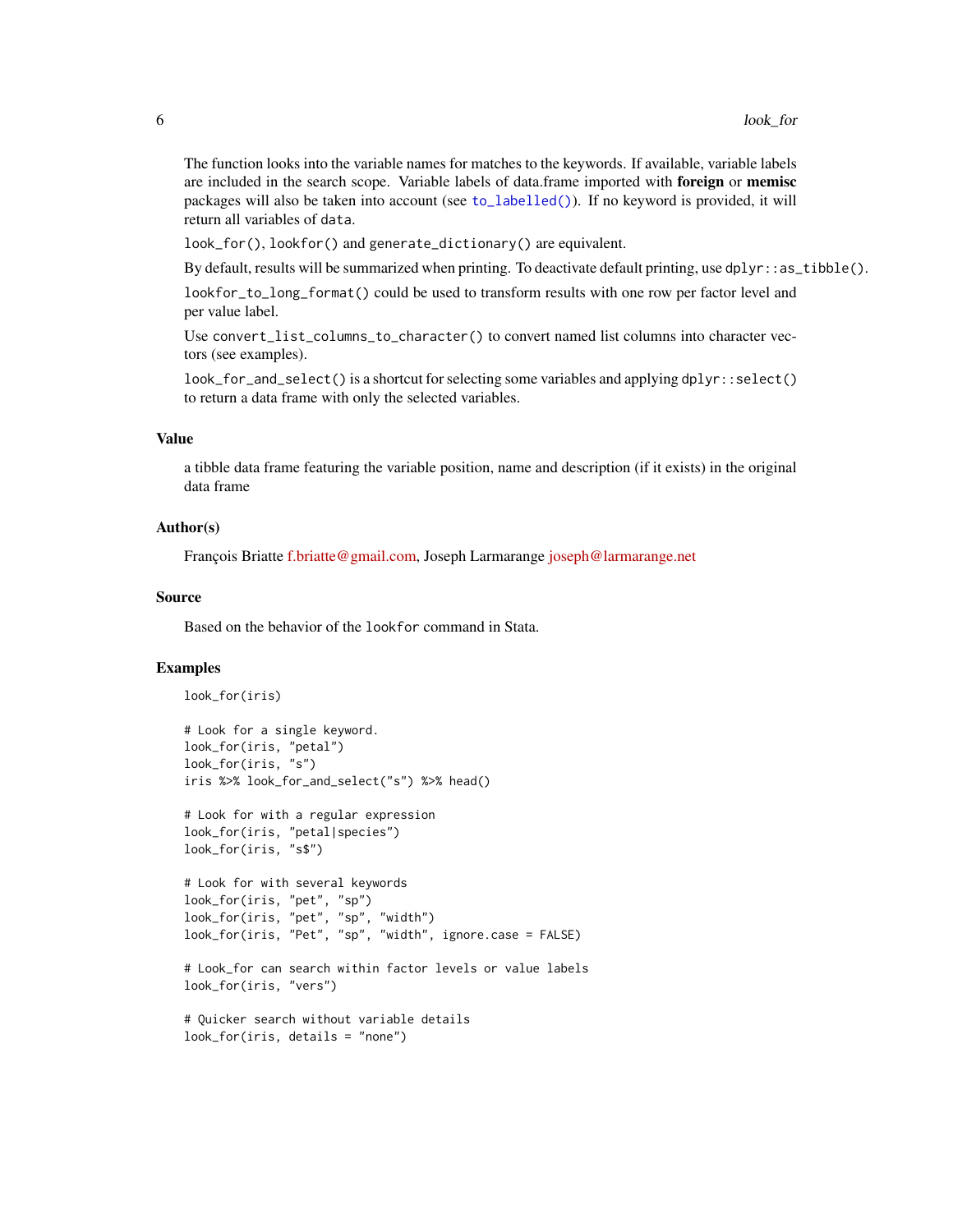```
# To obtain more details about each variable
look_for(iris, details = "full")
# To deactivate default printing, convert to tibble
look_for(iris, details = "full") %>%
  dplyr::as_tibble()
# To convert named lists into character vectors
look_for(iris) %>% convert_list_columns_to_character()
# Long format with one row per factor and per value label
look_for(iris) %>% lookfor_to_long_format()
# Both functions can be combined
look_for(iris) %>%
  lookfor_to_long_format() %>%
  convert_list_columns_to_character()
# Labelled data
## Not run:
  data(fertility, package = "questionr")
  look_for(children)
  look_for(children, "id")
  children %>% look_for_and_select("id")
  look_for(children) %>%
    lookfor_to_long_format() %>%
    convert_list_columns_to_character()
```
## End(Not run)

names\_prefixed\_by\_values

*Turn a named vector into a vector of names prefixed by values*

#### Description

Turn a named vector into a vector of names prefixed by values

#### Usage

```
names_prefixed_by_values(x)
```
#### Arguments

x vector to be prefixed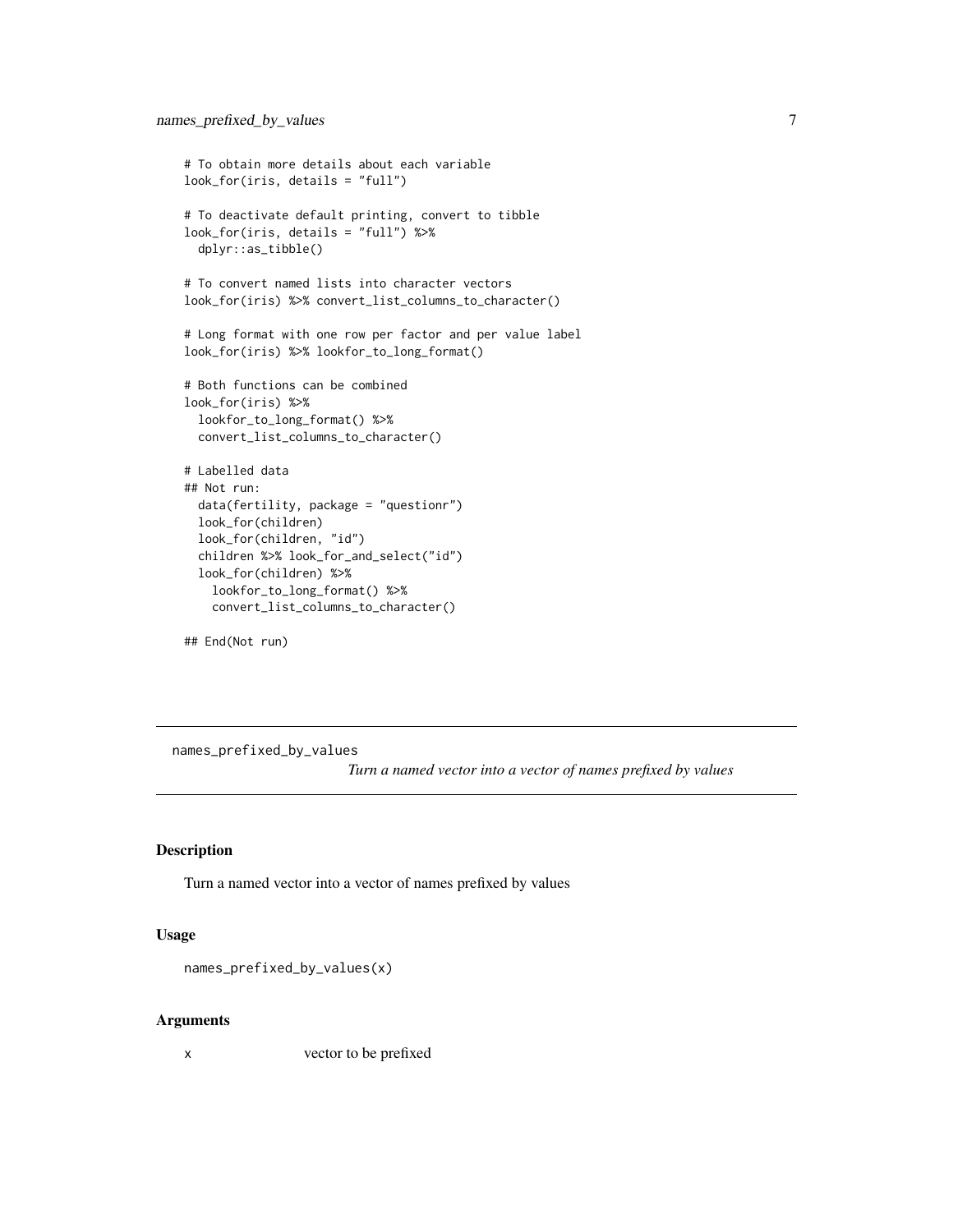#### Examples

```
df <- dplyr::tibble(
  c1 = labelled(c("M", "M", "F"), c(Male = "M", Female = "F"))c2 = \text{labelled}(c(1, 1, 2), c(Yes = 1, No = 2))\lambdaval_labels(df$c1)
val_labels(df$c1) %>% names_prefixed_by_values()
val_labels(df)
val_labels(df) %>% names_prefixed_by_values()
```
na\_values *Get / Set SPSS missing values*

### <span id="page-7-1"></span>Description

Get / Set SPSS missing values

#### Usage

```
na_values(x)
na_values(x) <- value
na_range(x)
na_range(x) <- value
set_na_values(.data, ..., .values = NA, .strict = TRUE)
set_na_range(.data, ..., .values = NA, .strict = TRUE)
is_user_na(x)
is_regular_na(x)
user_na_to_na(x)
user_na_to_regular_na(x)
user_na_to_tagged_na(x)
```
# Arguments

x A vector (or a data frame). value A vector of values that should also be considered as missing (for na\_values) or a numeric vector of length two giving the (inclusive) extents of the range (for na\_values, use -Inf and Inf if you want the range to be open ended).

<span id="page-7-0"></span>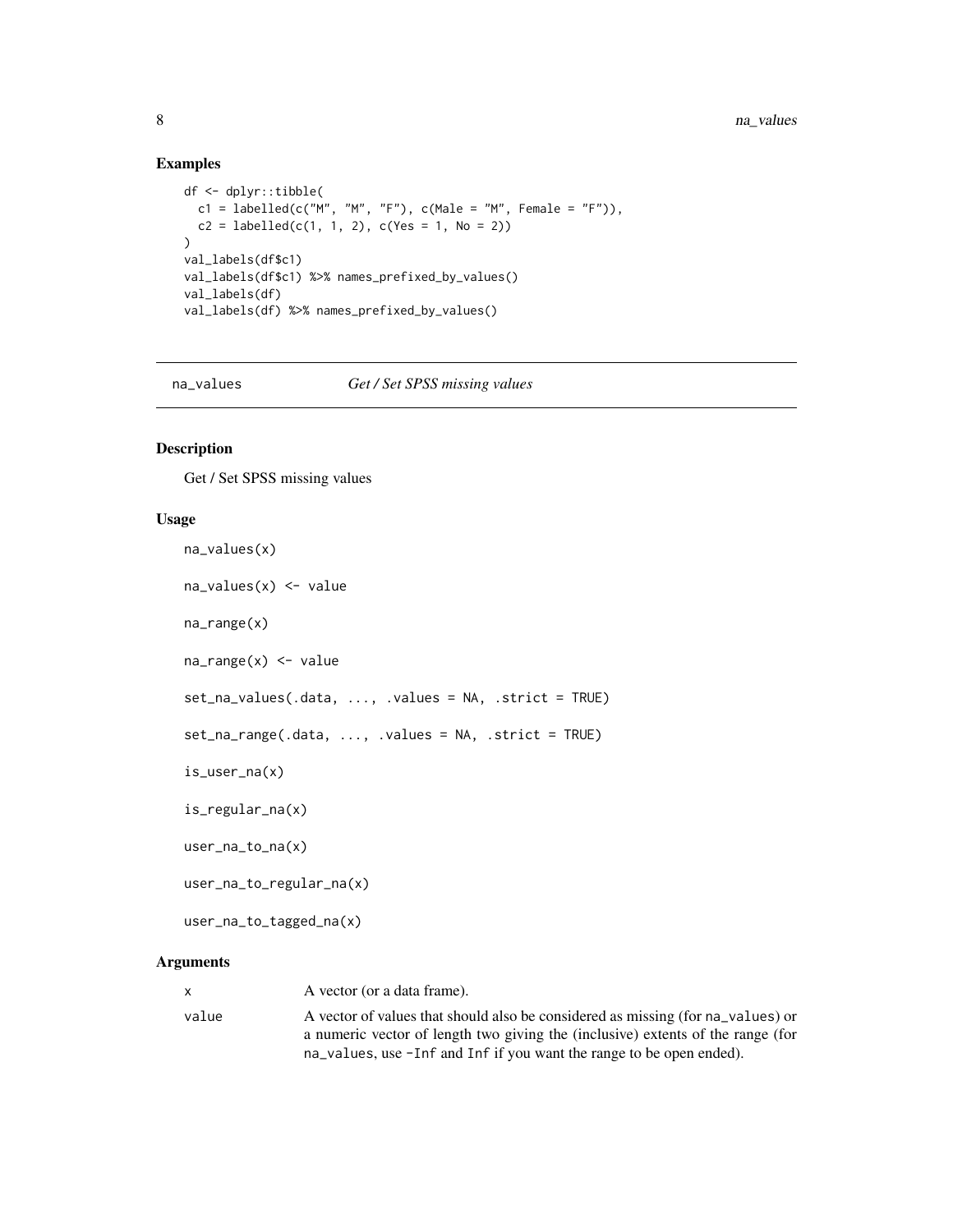#### <span id="page-8-0"></span>na\_values 9

| .data   | a data frame                                                                                                                             |
|---------|------------------------------------------------------------------------------------------------------------------------------------------|
| .       | name-value pairs of missing values (see examples)                                                                                        |
| .values | missing values to be applied to the data. frame, using the same syntax as value<br>in $na_values(df) < -valueor na_range(df) < -value$ . |
| .strict | should an error be returned if some labels doesn't correspond to a column of x?                                                          |

#### Details

See [haven::labelled\\_spss\(\)](#page-0-0) for a presentation of SPSS's user defined missing values.

Note that [base::is.na\(\)](#page-0-0) will return TRUE for user defined missing values. It will also return TRUE for regular NA values. If you want to test if a specific value is a user NA but not a regular NA, use is\_user\_na(). If you want to test if a value is a regular NA but not a user NA, not a tagged NA, use is\_regular\_na().

You can use [user\\_na\\_to\\_na\(\)](#page-7-1) to convert user defined missing values to regular NA. Note that any value label attached to a user defined missing value will be lost. [user\\_na\\_to\\_regular\\_na\(\)](#page-7-1) is a synonym of [user\\_na\\_to\\_na\(\)](#page-7-1).

The method [user\\_na\\_to\\_tagged\\_na\(\)](#page-7-1) will convert user defined missing values into [haven::tagged\\_na\(\)](#page-0-0), preserving value labels. Please note that [haven::tagged\\_na\(\)](#page-0-0) are defined only for double vectors. Therefore, integer haven\_labelled\_spss vectors will be converted into double haven\_labelled vectors; and [user\\_na\\_to\\_tagged\\_na\(\)](#page-7-1) cannot be applied to a character haven\_labelled\_spss vector.

[tagged\\_na\\_to\\_user\\_na\(\)](#page-15-1) is the opposite of [user\\_na\\_to\\_tagged\\_na\(\)](#page-7-1) and convert tagged NA into user defined missing values.

# Value

na\_values() will return a vector of values that should also be considered as missing. na\_range() will return a numeric vector of length two giving the (inclusive) extents of the range.

set\_na\_values() and set\_na\_range() will return an updated copy of .data.

# Note

set\_na\_values() and set\_na\_range() could be used with dplyr syntax.

#### See Also

[haven::labelled\\_spss\(\)](#page-0-0), [user\\_na\\_to\\_na\(\)](#page-7-1)

#### Examples

 $v \leq 1$ abelled(c(1,2,2,2,3,9,1,3,2,NA), c(yes = 1, no = 3, "don't know" = 9)) v  $na\_values(v) < -9$ na\_values(v) v is.na(v) # TRUE for the 6th and 10th values is\_user\_na(v) # TRUE only for the 6th value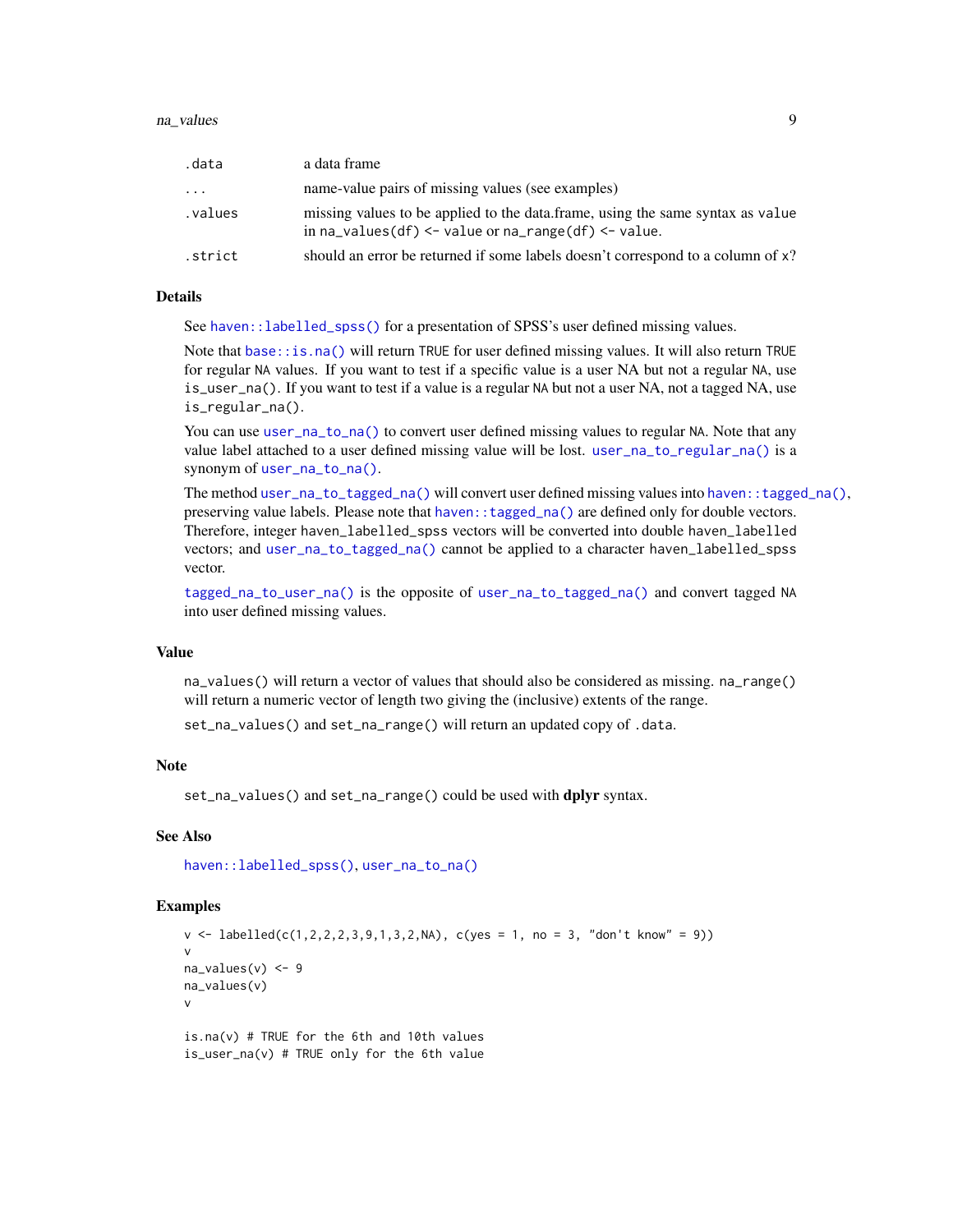```
user_na_to_na(v)
na_values(v) <- NULL
v
na\_range(v) \leq c(5, Inf)na_range(v)
v
user_na_to_na(v)
user_na_to_tagged_na(v)
# it is not recommended to mix user NAs and tagged NAs
x \leftarrow c(NA, 9, tagged_na("a"))na\_values(x) < -9x
is.na(x)
is_user_na(x)
is_tagged_na(x)
is_regular_na(x)
if (require(dplyr)) {
  # setting value label and user NAs
  df <- tibble(s1 = c("M", "M", "F", "F"), s2 = c(1, 1, 2, 9)) %>%
    set_value_labels(s2 = c(yes = 1, no = 2)) %\ggset_na_values(s2 = 9)
  na_values(df)
  # removing missing values
  df <- df %>% set_na_values(s2 = NULL)
  df$s2
}
```
nolabel\_to\_na *Recode values with no label to NA*

#### Description

For labelled variables, values with no label will be recoded to NA.

#### Usage

nolabel\_to\_na(x)

#### Arguments

x Object to recode.

```
v \le labelled(c(1, 2, 9, 1, 9), c(yes = 1, no = 2))
nolabel_to_na(v)
```
<span id="page-9-0"></span>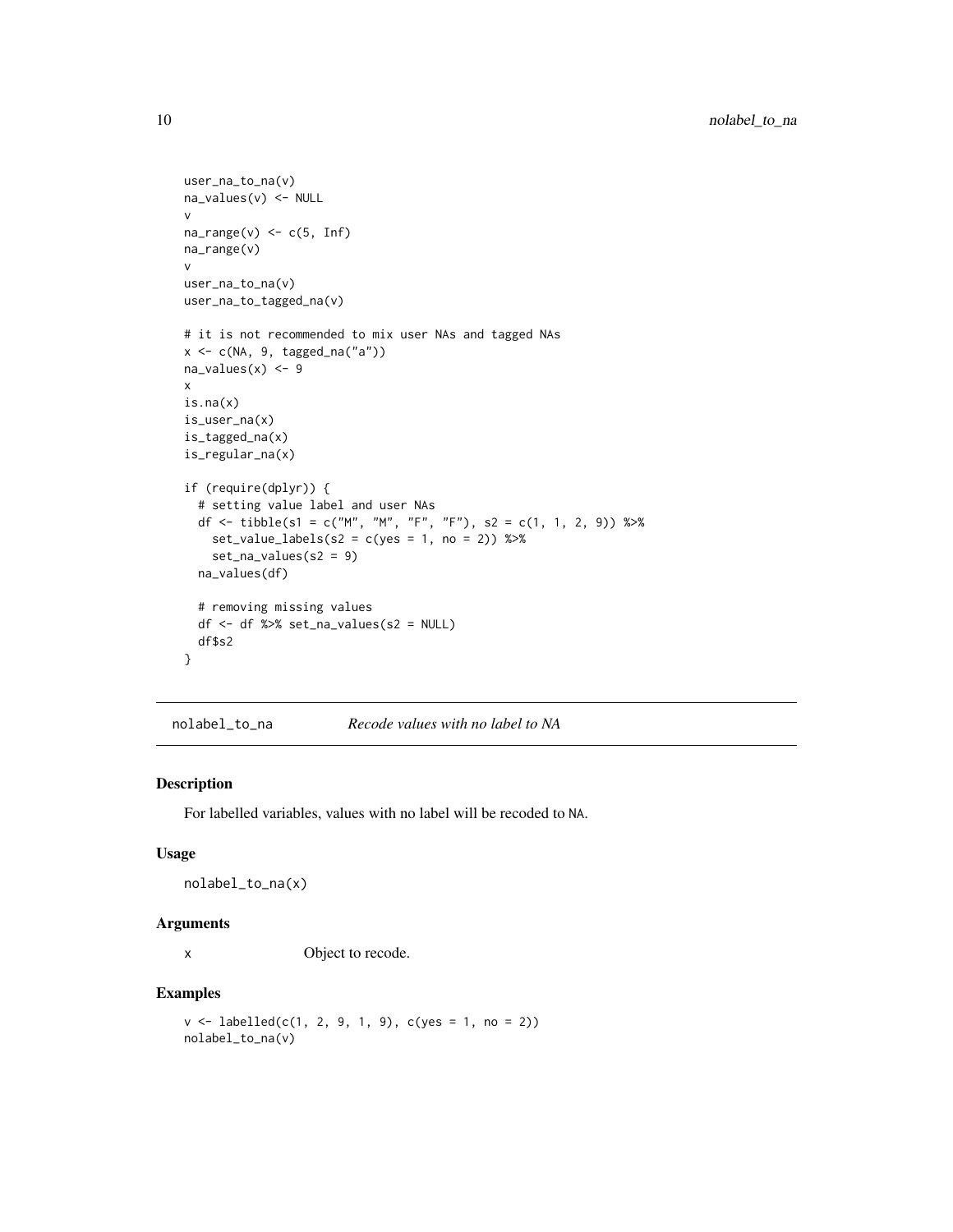<span id="page-10-0"></span>recode.haven\_labelled *Recode values*

# Description

Extend [dplyr::recode\(\)](#page-0-0) method from dplyr to works with labelled vectors.

# Usage

```
## S3 method for class 'haven_labelled'
recode(
  .x,
  ...,
 .default = NULL,
  .missing = NULL,
  .keep_value_labels = TRUE,
  .combine_value_labels = FALSE,
  .sep = " / "\mathcal{L}
```
# Arguments

| $\cdot$ X             | A vector to modify                                                                                                                                                                                                                                                                                                                 |
|-----------------------|------------------------------------------------------------------------------------------------------------------------------------------------------------------------------------------------------------------------------------------------------------------------------------------------------------------------------------|
| .                     | <dynamic-dots> Replacements. For character and factor .x, these should be<br/>named and replacement is based only on their name. For numeric .x, these can<br/>be named or not. If not named, the replacement is done based on position i.e.<br/>.x represents positions to look for in replacements. See examples.</dynamic-dots> |
|                       | When named, the argument names should be the current values to be replaced,<br>and the argument values should be the new (replacement) values.                                                                                                                                                                                     |
|                       | All replacements must be the same type, and must have either length one or the<br>same length as .x.                                                                                                                                                                                                                               |
| .default              | If supplied, all values not otherwise matched will be given this value. If not<br>supplied and if the replacements are the same type as the original values in .x,<br>unmatched values are not changed. If not supplied and if the replacements are<br>not compatible, unmatched values are replaced with NA.                      |
|                       | . default must be either length 1 or the same length as .x.                                                                                                                                                                                                                                                                        |
| .missing              | If supplied, any missing values in .x will be replaced by this value. Must be<br>either length 1 or the same length as .x.                                                                                                                                                                                                         |
| .keep_value_labels    |                                                                                                                                                                                                                                                                                                                                    |
|                       | If TRUE, keep original value labels. If FALSE, remove value labels.                                                                                                                                                                                                                                                                |
| .combine_value_labels |                                                                                                                                                                                                                                                                                                                                    |
|                       | If TRUE, will combine original value labels to generate new value labels. Note<br>that unexpected results could be obtained if a same old value is recoded into<br>several different new values.                                                                                                                                   |
| .sep                  | Separator to be used when combining value labels.                                                                                                                                                                                                                                                                                  |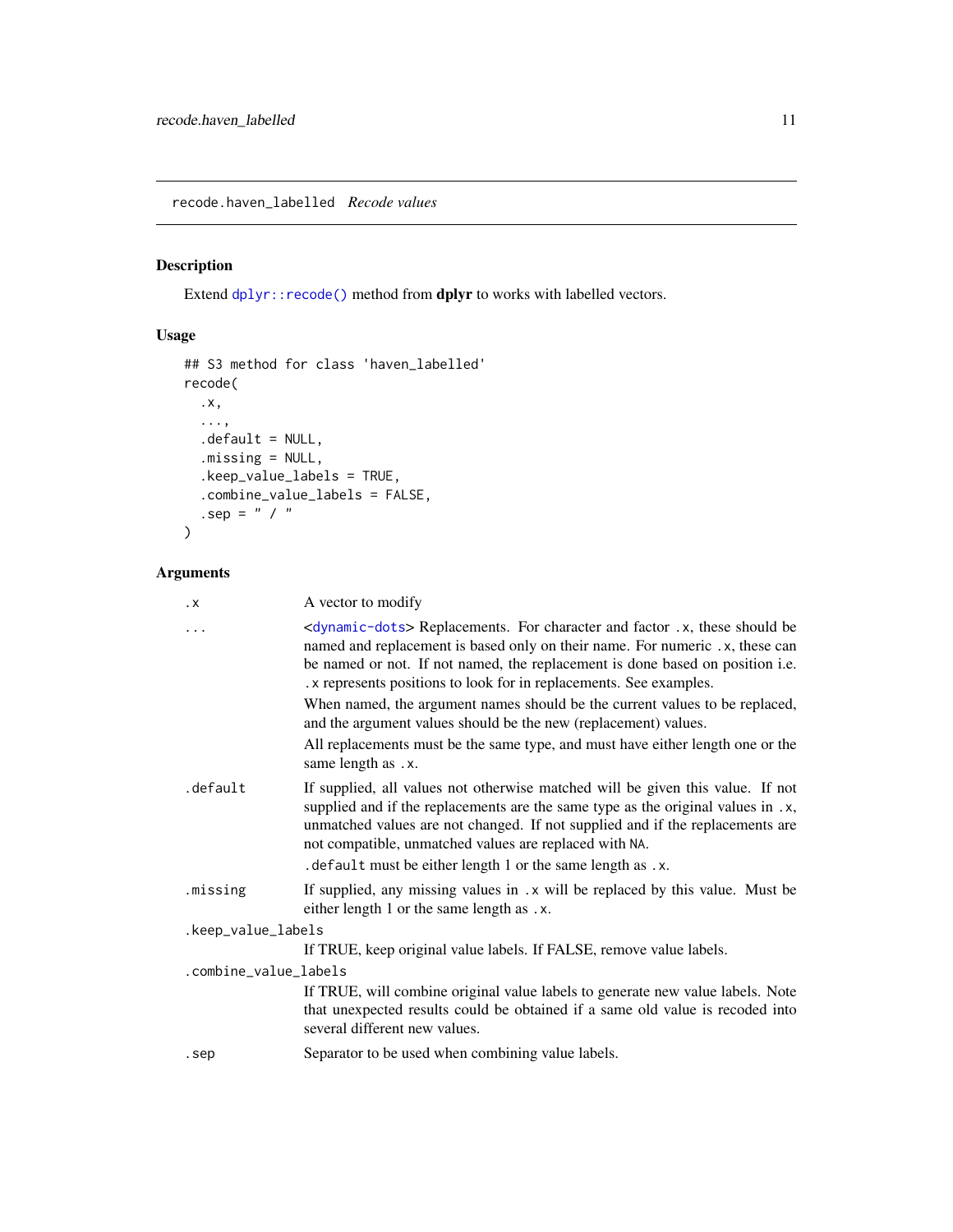#### See Also

[dplyr::recode\(\)](#page-0-0)

#### Examples

```
x \le - labelled(1:3, c(yes = 1, no = 2))
x
dplyr::recode(x, '3' = 2L)# do not keep value labels
dplyr::recode(x, '3' = 2L, .keep_value_labels = FALSE)# be careful, changes are not of the same type (here integers), NA are created
dplyr::recode(x, '3' = 2)# except if you provide .default or new values for all old values
dplyr::recode(x, '1' = 1, '2' = 1, '3' = 2)# if you change the type of the vector (here transformed into character)
# value labels are lost
dplyr::\text{recode}(x, '3' = "b", \text{ .default} = "a")# use .keep_value_labels = FALSE to avoid a warning
dplyr::recode(x, `3` = "b", .default = "a", .keep_value_labels = FALSE)
# combine value labels
x \leftarrow labelled(1:4, c("strongly agree" = 1, "agree" = 2, "disagree" = 3, "strongly disagree" = 4))
dplyr::recode(x, `1` = 1L, `2` = 1L, `3` = 2L, `4` = 2L, .combine_value_labels = TRUE)
dplyr::\text{recode}(x, '2' = 1L, '4' = 3L, .combine\_value\_labels = TRUE)dplyr::recode(x, \angle 2 = 1L, \angle 4 = 3L, .combine_value_labels = TRUE, .sep = " or ")
dplyr::recode(x, '2' = 1L, .default = 2L, .combine_value_labels = TRUE)# example when combining some values without a label
y <- labelled(1:4, c("strongly agree" = 1))
dplyr::recode(y, '2' = 1L, '4' = 3L, .combine_value_labels = TRUE)
```
recode\_if *Recode some values based on condition*

#### Description

Recode some values based on condition

#### Usage

recode\_if(x, condition, true)

<span id="page-11-0"></span>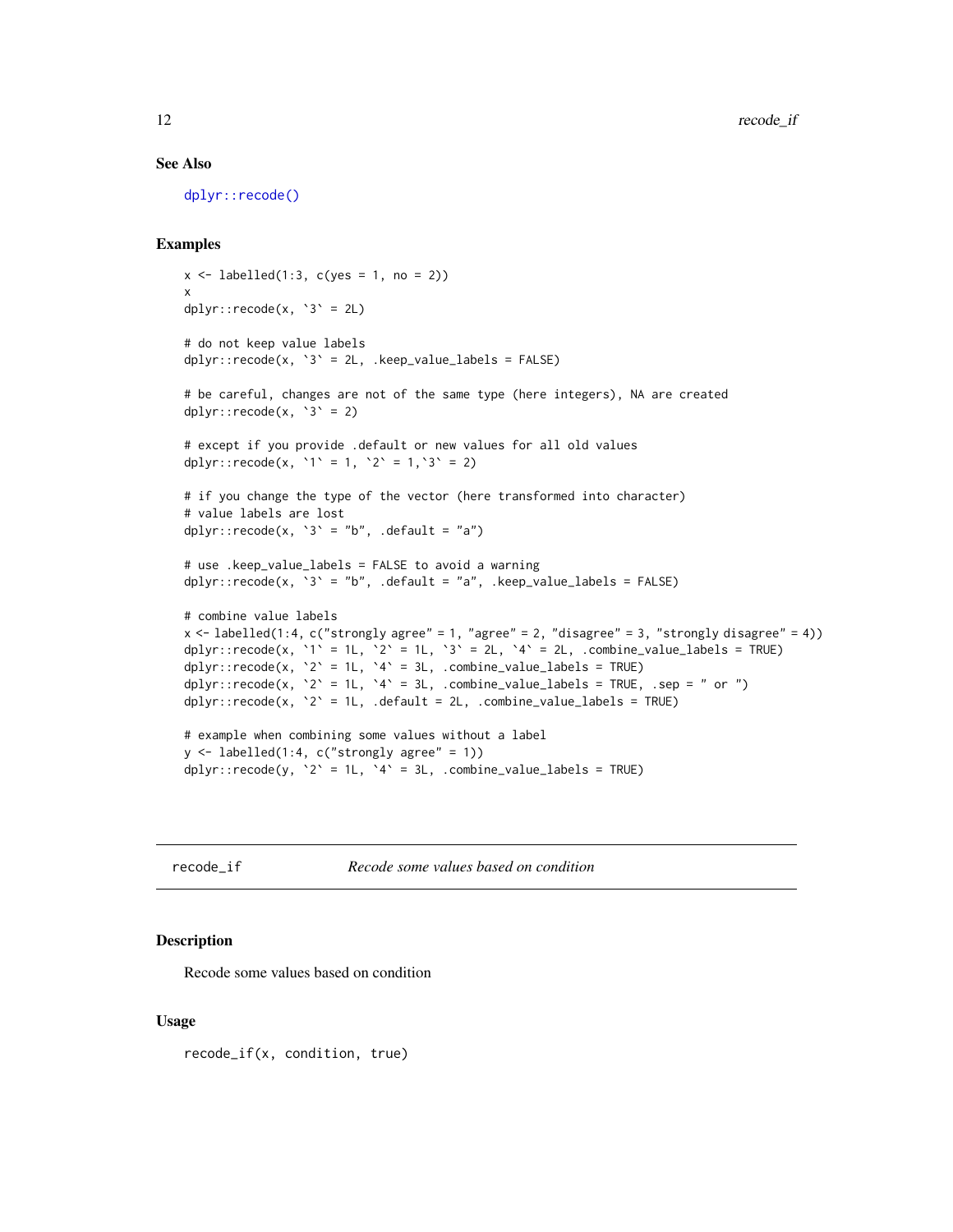# <span id="page-12-0"></span>remove\_attributes 13

#### Arguments

| $\mathsf{x}$ | vector to be recoded                                                                                   |
|--------------|--------------------------------------------------------------------------------------------------------|
| condition    | logical vector of same length as x                                                                     |
| true         | values to use for TRUE values of condition. It must be either the same length<br>as $x$ , or length 1. |

# Value

Returns x with values replaced by true when condition is TRUE and unchanged when condition is FALSE or NA. Variable and value labels are preserved unchanged.

### Examples

```
v \le labelled(c(1,2,2,9), c(yes = 1, no = 2))
v %>% recode_if(v == 9, NA)
if (require(dplyr)) {
  df <- tibble(s1 = c("M", "M", "F"), s2 = c(1, 2, 1)) %>%
    set_value_labels(s1 = c(Male = "M", Female = "F"), s2 = c(A = 1, B = 2)) %>%
   set_variable_labels(s1 = "Gender", s2 = "Group")
  df <- df %>%
   mutate(
     s3 = s2 %>% recode_if(s1 == "F", 2),
      s4 = s2 %>% recode_if(s1 == "M", s2 + 10)
   )
  df
  df %>% look_for()
}
```
remove\_attributes *Remove attributes*

# Description

This function removes specified attributes. When applied to a data.frame, it will also remove recursively the specified attributes to each column of the data.frame.

#### Usage

remove\_attributes(x, attributes)

#### Arguments

x an object

attributes a character vector indicating attributes to remove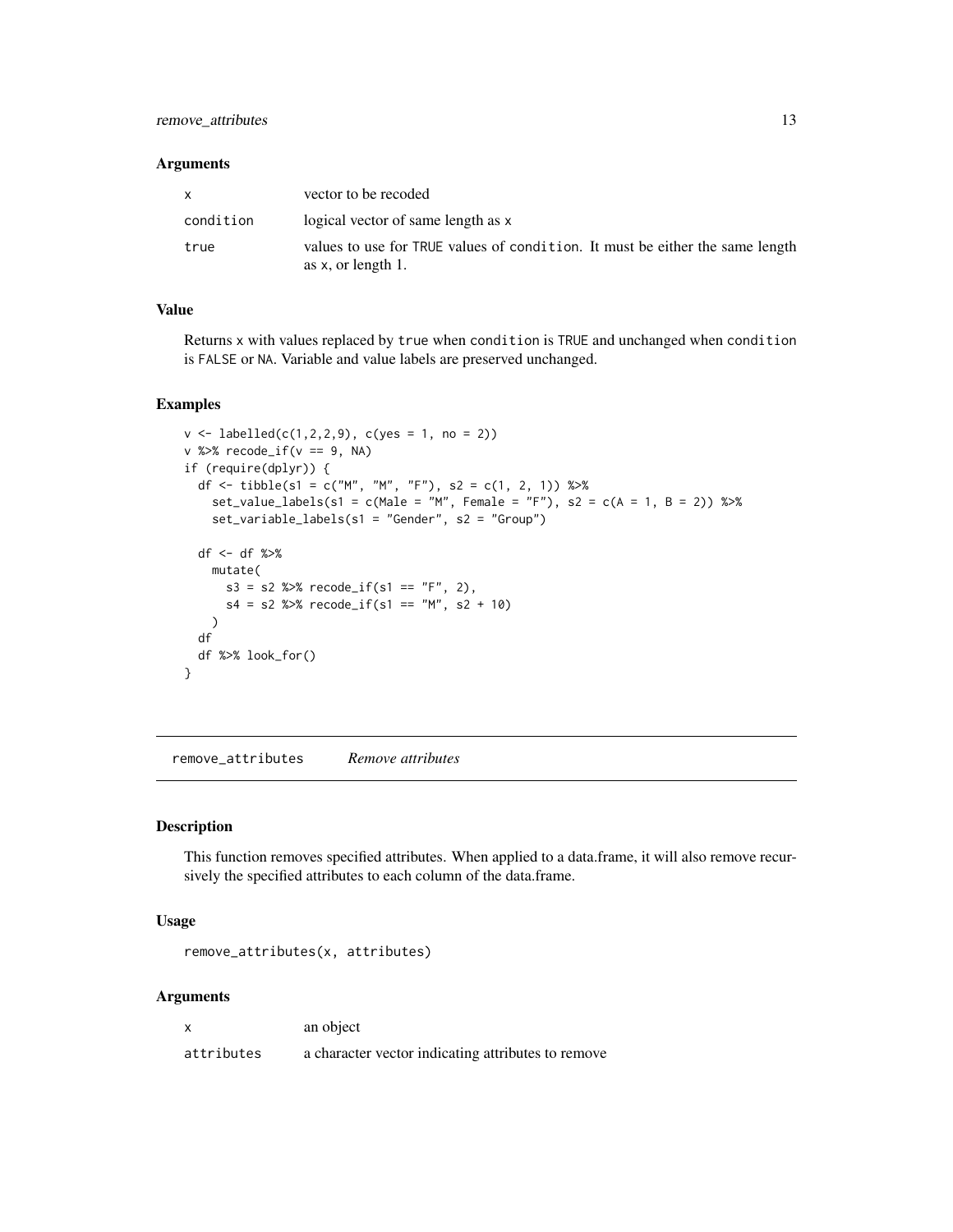#### Examples

```
## Not run:
library(haven)
path <- system.file("examples", "iris.sav", package = "haven")
d <- read_sav(path)
str(d)
d <- remove_attributes(d, "format.spss")
str(d)
## End(Not run)
```
remove\_labels *Remove variable label, value labels and user defined missing values*

#### <span id="page-13-1"></span>Description

Use remove\_var\_label() to remove variable label, remove\_val\_labels() to remove value labels, remove\_user\_na() to remove user defined missing values (*na\_values* and *na\_range*) and remove\_labels() to remove all.

#### Usage

```
remove_labels(
 x,
 user_na_to_na = FALSE,
 keep_var_label = FALSE,
 user_na_to_tagged_na = FALSE
)
remove_var_label(x)
remove_val_labels(x)
```
remove\_user\_na(x, user\_na\_to\_na = FALSE, user\_na\_to\_tagged\_na = FALSE)

#### Arguments

| $\mathsf{x}$         | A vector or a data frame.                                  |
|----------------------|------------------------------------------------------------|
|                      | user_na_to_na Convert user defined missing values into NA? |
|                      | keep_var_label Keep variable label?                        |
| user_na_to_tagged_na |                                                            |
|                      | Convert user defined missing values into tagged NA? It     |
|                      | numeric vectors. Note that integer labelled vectors will   |

could be applied only to numeric vectors. Note that integer labelled vectors will be converted to double labelled vectors.

<span id="page-13-0"></span>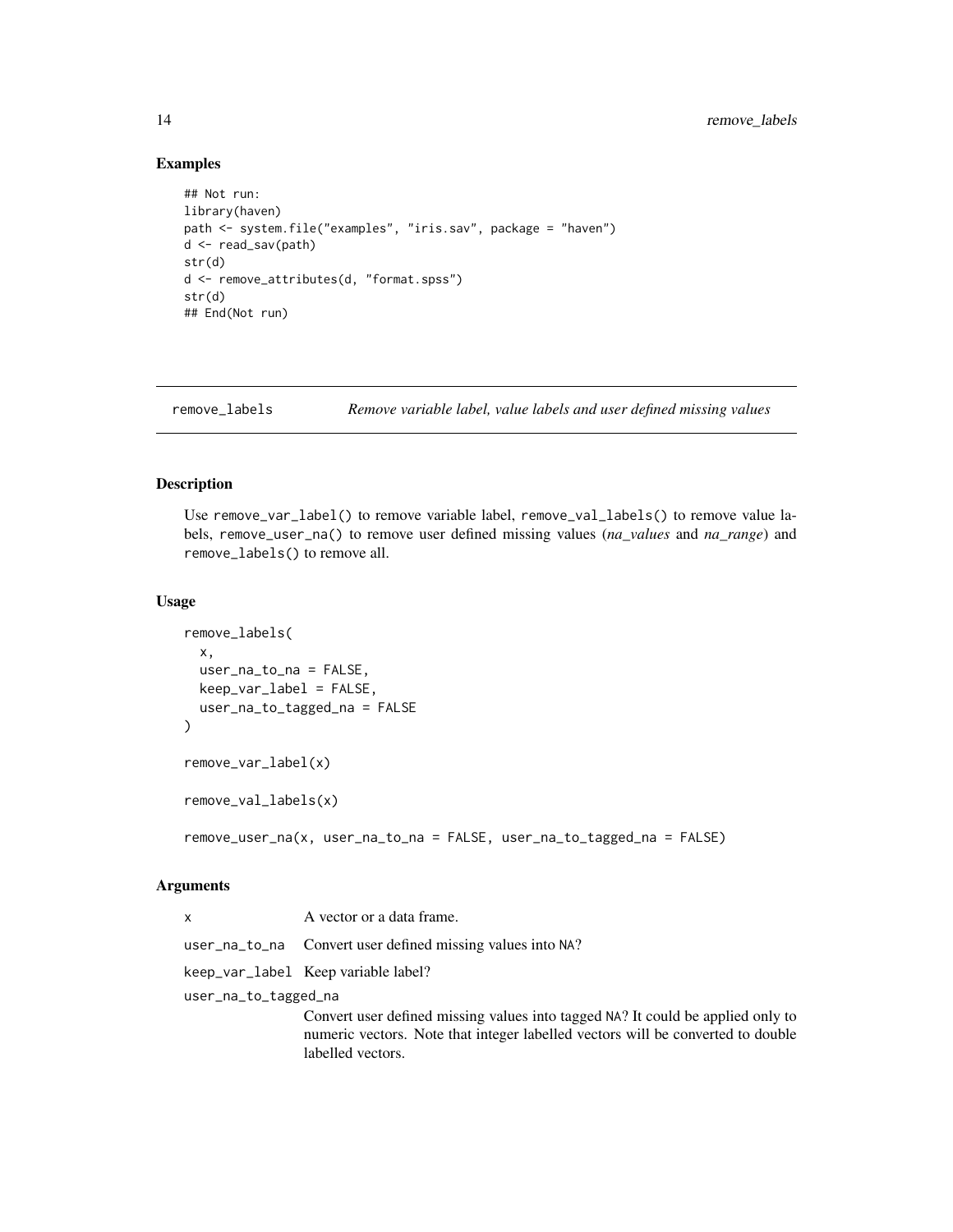### <span id="page-14-0"></span>Details

Be careful with remove\_user\_na() and remove\_labels(), user defined missing values will not be automatically converted to NA, except if you specify user\_na\_to\_na = TRUE. user\_na\_to\_na(x) is an equivalent of remove\_user\_na(x, user\_na\_to\_na = TRUE).

If you prefer to convert variables with value labels into factors, use [to\\_factor\(\)](#page-17-1) or use [unlabelled\(\)](#page-17-2).

#### Examples

```
x \le - labelled_spss(1:10, c(Good = 1, Bad = 8), na_values = c(9, 10))
var_label(x) <- "A variable"
x
remove_labels(x)
remove_labels(x, user_na_to_na = TRUE)
remove_user_na(x, user_na_to_na = TRUE)
remove_user_na(x, user_na_to_tagged_na = TRUE)
```
sort\_val\_labels *Sort value labels*

#### Description

Sort value labels according to values or to labels

#### Usage

```
sort_val_labels(x, according_to = c("values", "labels"), decreasing = FALSE)
```
# Arguments

| $\mathsf{x}$ | A labelled vector or a data.frame |
|--------------|-----------------------------------|
| according_to | According to values or to labels? |
| decreasing   | In decreasing order?              |

```
v \le labelled(c(1, 2, 3), c(maybe = 2, yes = 1, no = 3))
v
sort_val_labels(v)
sort_val_labels(v, decreasing = TRUE)
sort_val_labels(v, 'l')
sort_val_labels(v, 'l', TRUE)
```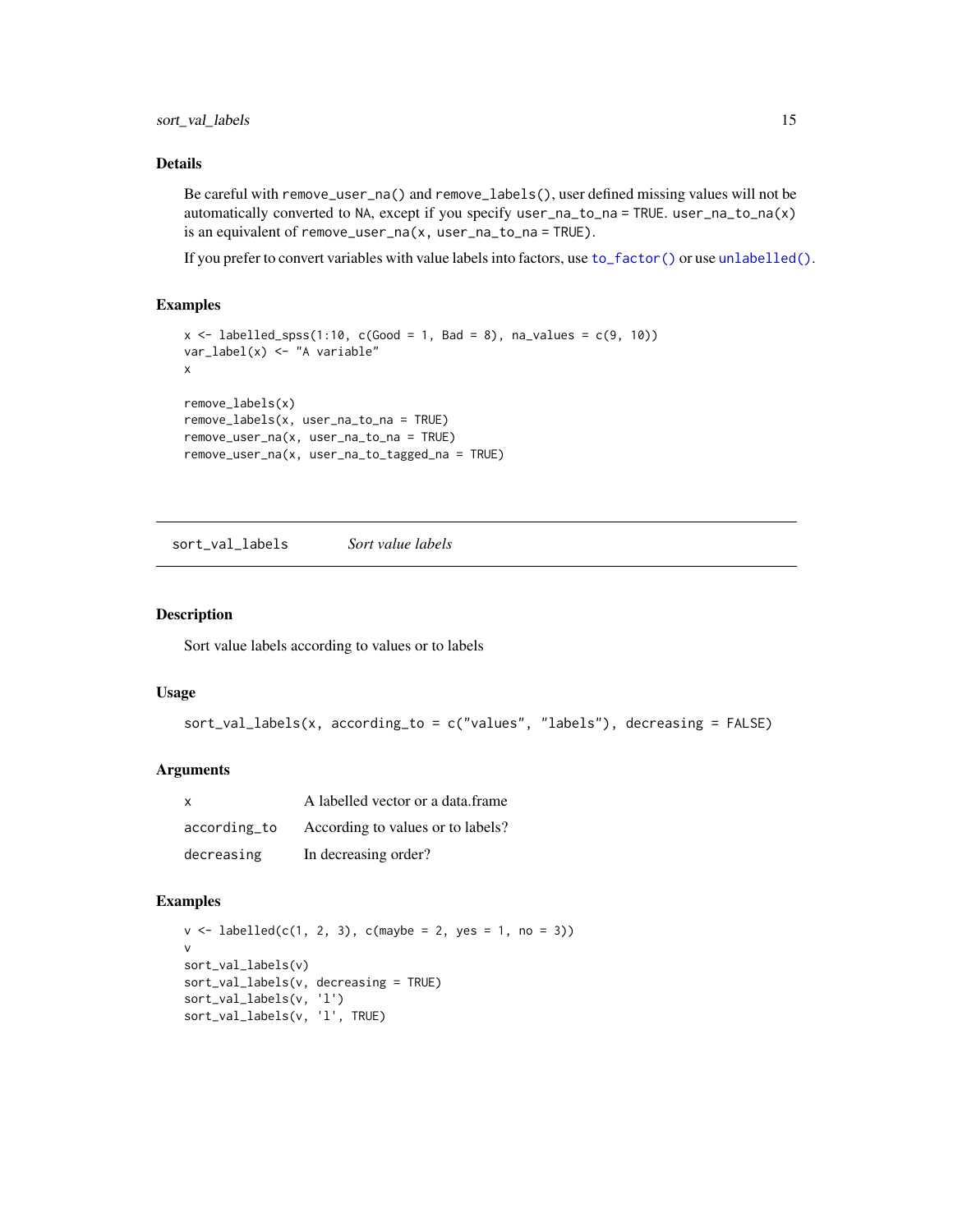#### <span id="page-15-2"></span><span id="page-15-1"></span><span id="page-15-0"></span>Description

[tagged\\_na\\_to\\_user\\_na\(\)](#page-15-1) is the opposite of [user\\_na\\_to\\_tagged\\_na\(\)](#page-7-1) and convert tagged NA into user defined missing values (see [labelled\\_spss\(\)](#page-0-0)).

#### Usage

```
tagged_na_to_user_na(x, user_na_start = NULL)
```
tagged\_na\_to\_regular\_na(x)

#### Arguments

| a vector or a data frame                                                                                              |
|-----------------------------------------------------------------------------------------------------------------------|
| user_na_start minimum value of the new user na, if NULL, computed automatically (maximum<br>of observed values $+1$ ) |

# Details

[tagged\\_na\\_to\\_regular\\_na\(\)](#page-15-2) converts tagged NAs into regular NAs.

```
x <- c(1:5, tagged_na("a"), tagged_na("z"), NA)
x
print_tagged_na(x)
tagged_na_to_user_na(x)
tagged_na_to_user_na(x, user_na_start = 10)
y <- c(1, 0, 1, tagged_na("r"), 0, tagged_na("d"))
val_labels(y) <- c(
 no = 0, yes = 1,"don't know" = tagged_na("d"),
  refusal = tagged_na("r")
)
y
tagged_na_to_user_na(y, user_na_start = 8)
tagged_na_to_regular_na(y)
tagged_na_to_regular_na(y) %>% is_tagged_na()
```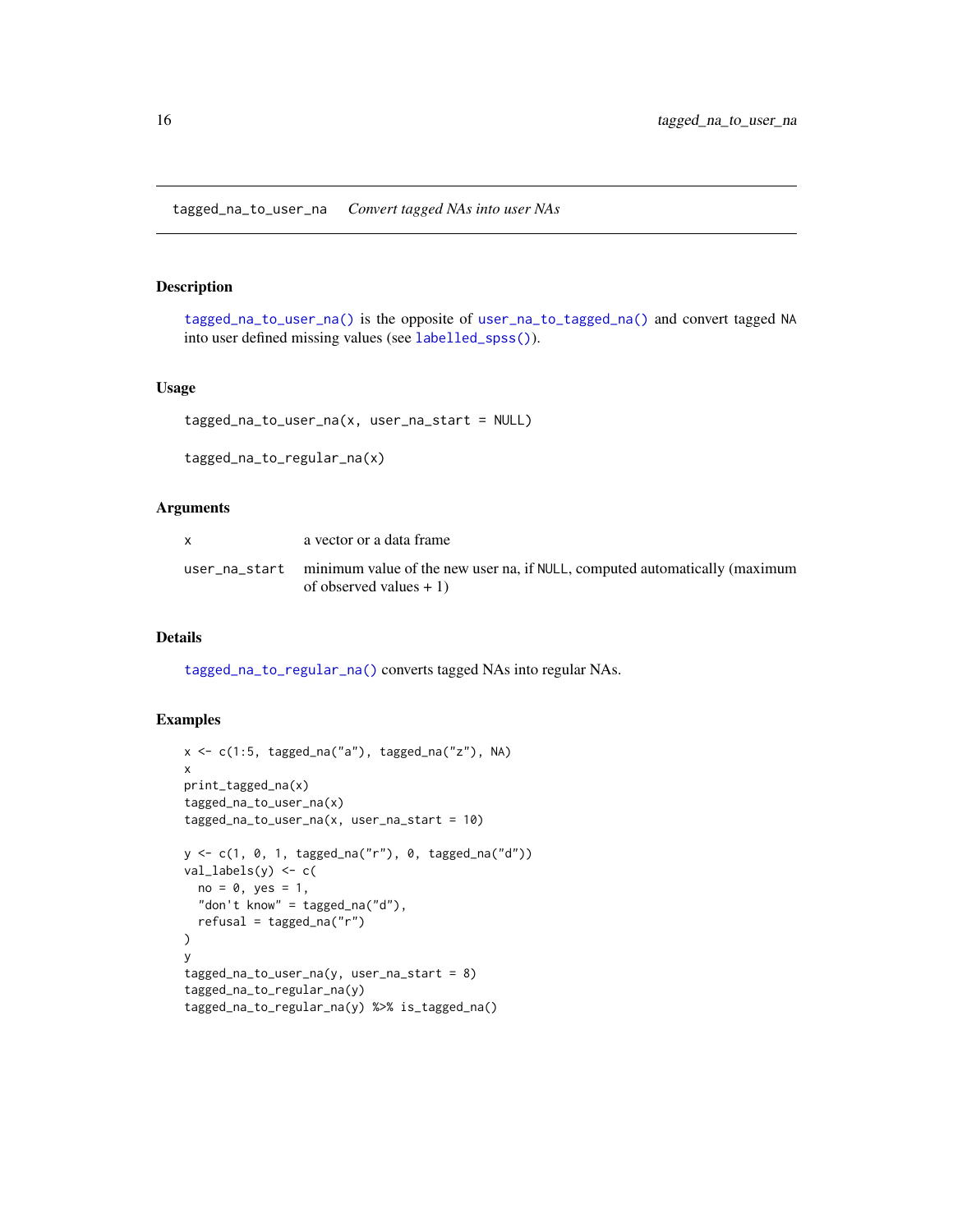<span id="page-16-0"></span>

#### Description

By default, to\_character() is a wrapper for [base::as.character\(\)](#page-0-0). For labelled vector, to\_character allows to specify if value, labels or labels prefixed with values should be used for conversion.

# Usage

```
to_character(x, ...)
## S3 method for class 'double'
to_character(x, explicit_tagged_na = FALSE, ...)
## S3 method for class 'haven_labelled'
to_character(
  x,
 levels = c("labels", "values", "prefixed"),
 nolabel_to_na = FALSE,
 user_na_to_na = FALSE,
 explicit_tagged_na = FALSE,
  ...
)
```
# Arguments

| x                  | Object to coerce to a character vector.                                                              |
|--------------------|------------------------------------------------------------------------------------------------------|
| $\cdots$           | Other arguments passed down to method.                                                               |
| explicit_tagged_na |                                                                                                      |
|                    | should tagged NA be kept?                                                                            |
| levels             | What should be used for the factor levels: the labels, the values or labels prefixed<br>with values? |
| nolabel_to_na      | Should values with no label be converted to NA?                                                      |
| user_na_to_na      | user defined missing values into NA?                                                                 |

# Details

If some values doesn't have a label, automatic labels will be created, except if nolabel\_to\_na is TRUE.

```
v \leq 1abelled(c(1,2,2,2,3,9,1,3,2,NA), c(yes = 1, no = 3, "don't know" = 9))
to_character(v)
to_character(v, nolabel_to_na = TRUE)
```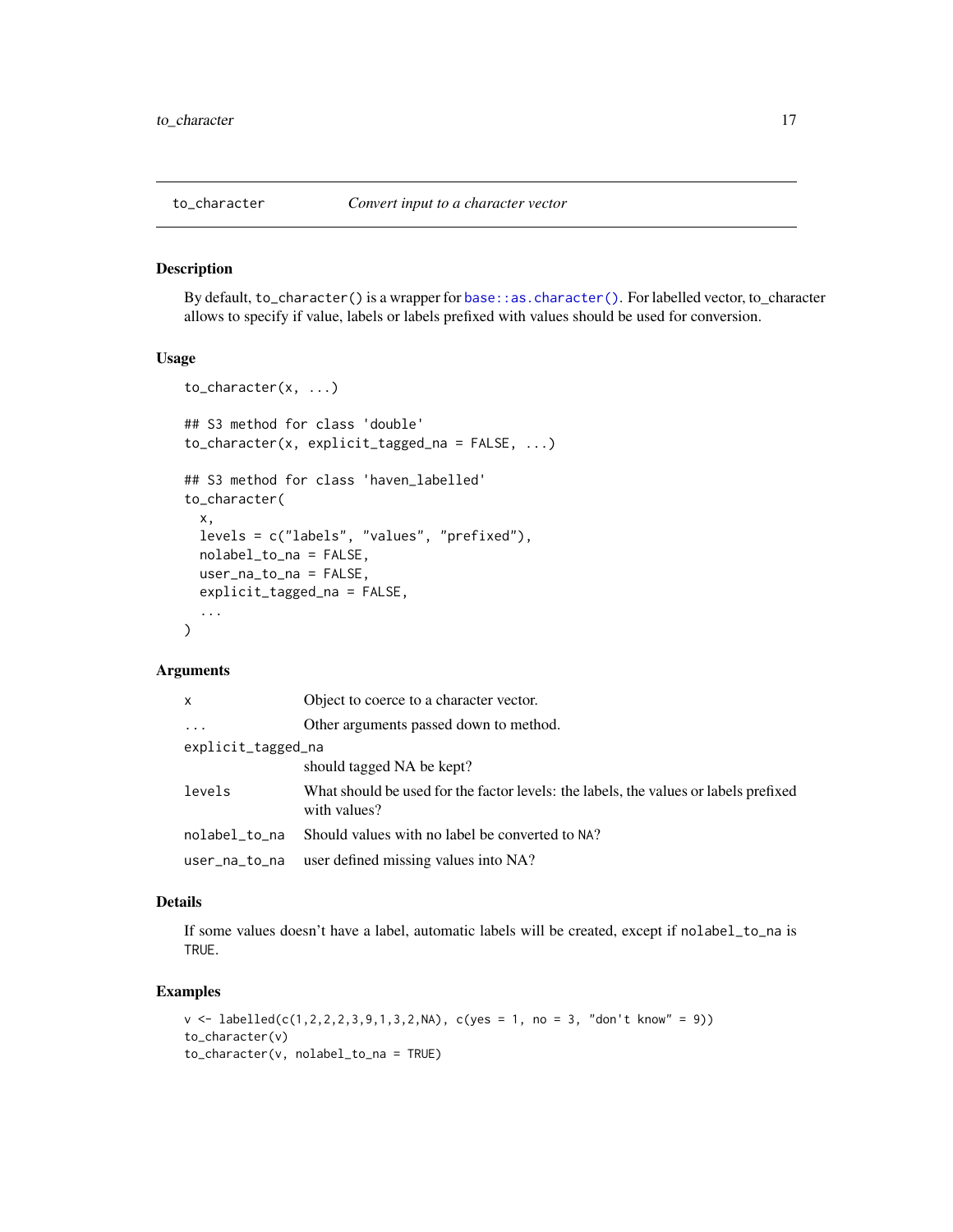```
to_character(v, "v")
to_character(v, "p")
```
<span id="page-17-1"></span>to\_factor *Convert input to a factor.*

### <span id="page-17-2"></span>**Description**

The base function [base::as.factor\(\)](#page-0-0) is not a generic, but this variant is. By default, to\_factor() is a wrapper for [base::as.factor\(\)](#page-0-0). Please note that to\_factor() differs slightly from [haven::as\\_factor\(\)](#page-0-0) method provided by haven package.

unlabelled(x) is a shortcut for  $to_f$  actor(x, strict = TRUE, unclass = TRUE, labelled\_only  $=$  TRUE).

#### Usage

```
to_factor(x, \ldots)## S3 method for class 'haven_labelled'
to_factor(
 x,
 levels = c("labels", "values", "prefixed"),
 ordered = FALSE,
 nolabel_to_na = FALSE,
  sort_levels = c("auto", "none", "labels", "values"),
  decreasing = FALSE,
  drop_unused_labels = FALSE,
 user_na_to_na = FALSE,
  strict = FALSE,
 unclass = FALSE,
 explicit_tagged_na = FALSE,
  ...
\mathcal{L}## S3 method for class 'data.frame'
to_factor(
 x,
  levels = c("labels", "values", "prefixed"),
 ordered = FALSE,
 nolabel_to_na = FALSE,
  sort_levels = c("auto", "none", "labels", "values"),
  decreasing = FALSE,
  labelled_only = TRUE,
  drop_unused_labels = FALSE,
  strict = FALSE,
  unclass = FALSE,
  explicit_tagged_na = FALSE,
```
<span id="page-17-0"></span>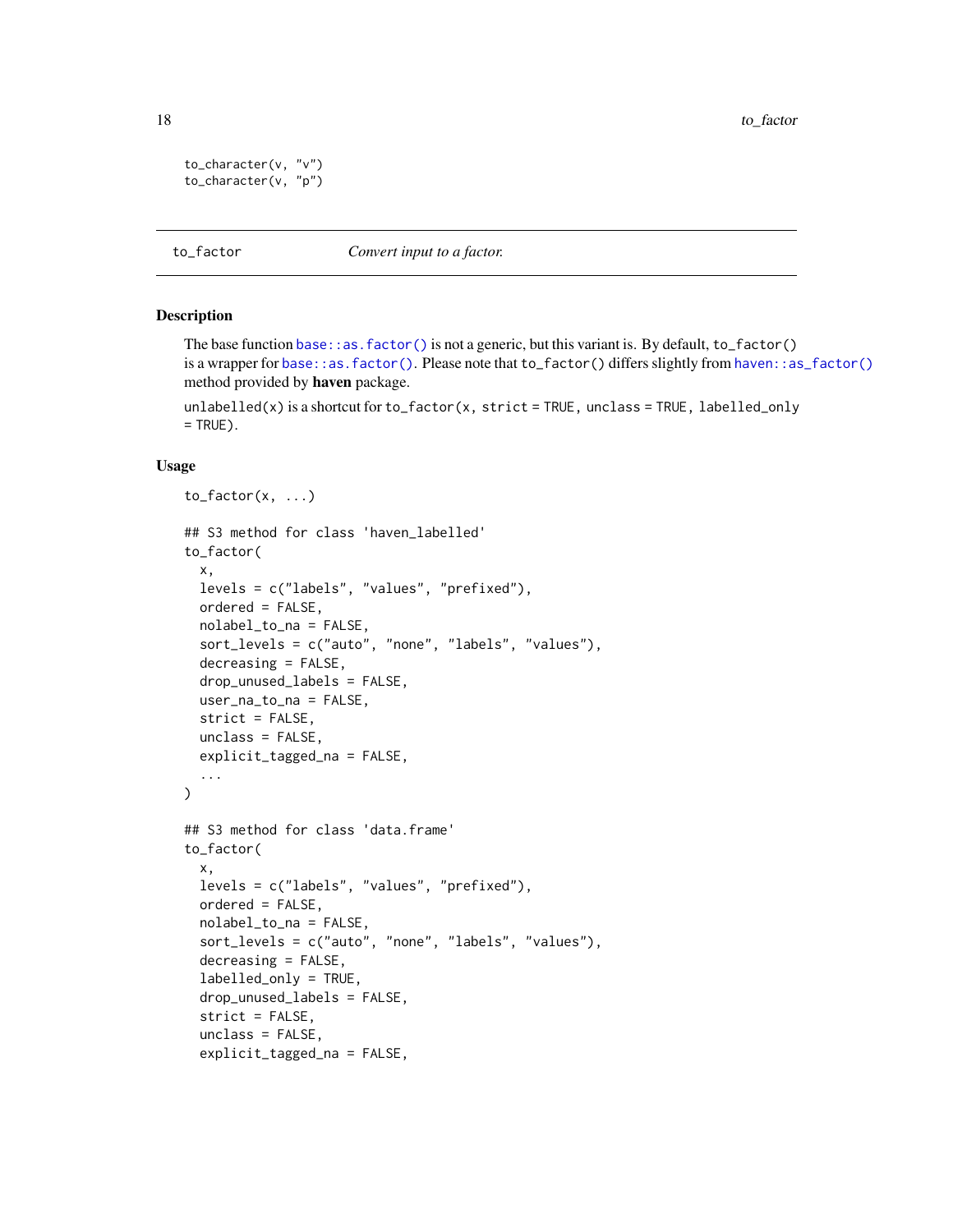#### <span id="page-18-0"></span>to\_factor 19

... )

unlabelled(x, ...)

# **Arguments**

| x                  | Object to coerce to a factor.                                                                                                    |  |
|--------------------|----------------------------------------------------------------------------------------------------------------------------------|--|
| $\ddots$           | Other arguments passed down to method.                                                                                           |  |
| levels             | What should be used for the factor levels: the labels, the values or labels prefixed<br>with values?                             |  |
| ordered            | TRUE for ordinal factors, FALSE (default) for nominal factors.                                                                   |  |
| nolabel_to_na      | Should values with no label be converted to NA?                                                                                  |  |
| sort_levels        | How the factor levels should be sorted? (see Details)                                                                            |  |
| decreasing         | Should levels be sorted in decreasing order?                                                                                     |  |
| drop_unused_labels |                                                                                                                                  |  |
|                    | Should unused value labels be dropped? (applied only if strict = FALSE)                                                          |  |
| user_na_to_na      | Convert user defined missing values into NA?                                                                                     |  |
| strict             | Convert to factor only if all values have a defined label?                                                                       |  |
| unclass            | If not converted to a factor (when $strict = TRUE$ ), convert to a character or a<br>numeric factor by applying base::unclass()? |  |
| explicit_tagged_na |                                                                                                                                  |  |
|                    | Should tagged NA (cf. haven:: tagged_na()) be kept as explicit factor levels?                                                    |  |
| labelled_only      | for a data.frame, convert only labelled variables to factors?                                                                    |  |

# Details

If some values doesn't have a label, automatic labels will be created, except if nolabel\_to\_na is TRUE.

If sort\_levels == 'values', the levels will be sorted according to the values of x. If sort\_levels == 'labels', the levels will be sorted according to labels' names. If sort\_levels == 'none', the levels will be in the order the value labels are defined in x. If some labels are automatically created, they will be added at the end. If sort\_levels == 'auto', sort\_levels == 'none' will be used, except if some values doesn't have a defined label. In such case, sort\_levels == 'values' will be applied.

When applied to a data.frame, only labelled vectors are converted by default to a factor. Use labelled\_only = FALSE to convert all variables to factors.

unlabelled() is a shortcut for quickly removing value labels of a vector or of a data.frame. If all observed values have a value label, then the vector will be converted into a factor. Otherwise, the vector will be unclassed. If you want to remove value labels in all cases, use [remove\\_val\\_labels\(\)](#page-13-1).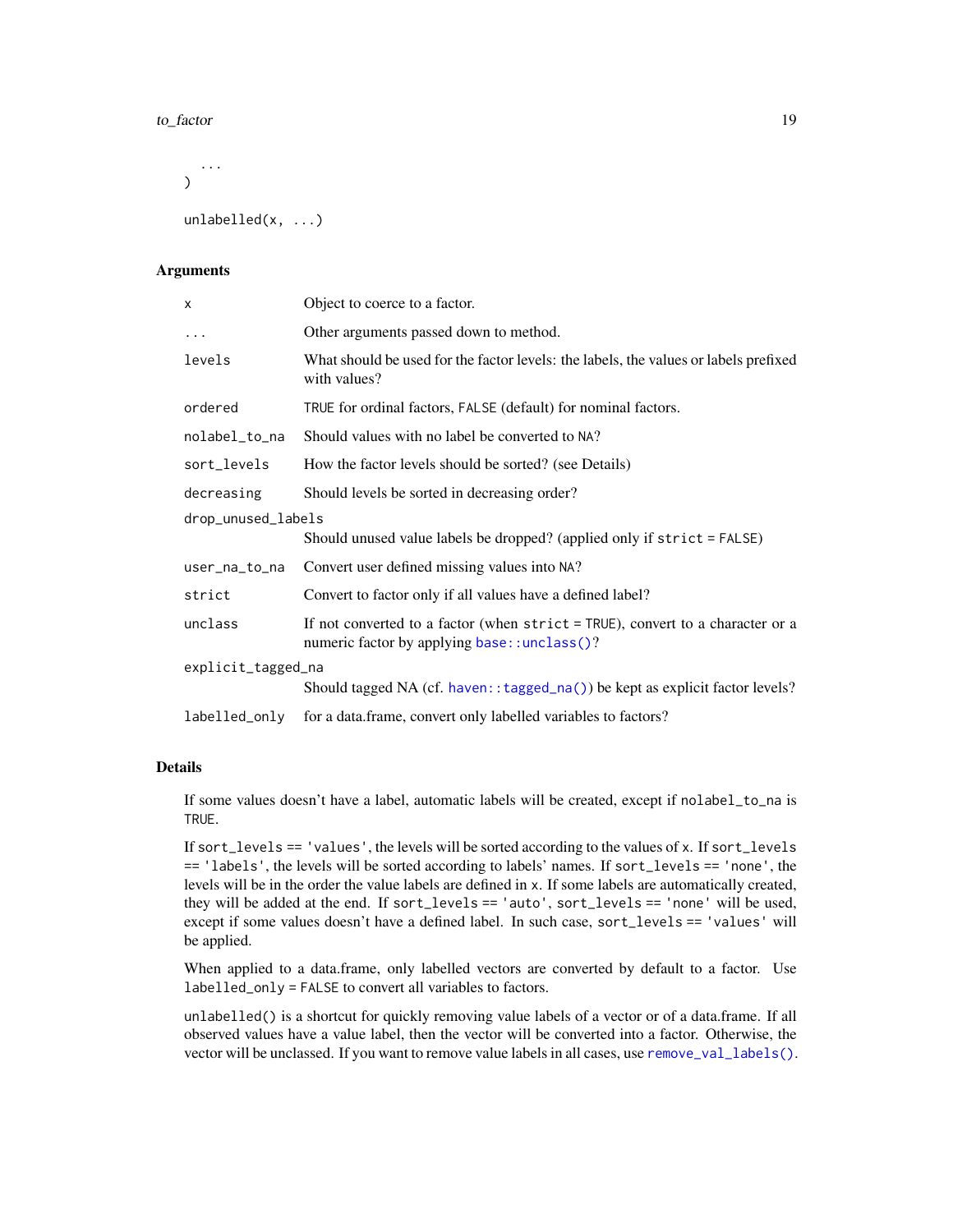#### Examples

```
v \le labelled(c(1,2,2,2,3,9,1,3,2,NA), c(yes = 1, no = 3, "don't know" = 9))
to_factor(v)
to_factor(v, nolabel_to_na = TRUE)
to_factor(v, 'p')
to_factor(v, sort_levels = 'v')
to_factor(v, sort_levels = 'n')
to_factor(v, sort_levels = 'l')
x \leq 1abelled(c('H', 'M', 'H', 'L'), c(low = 'L', medium = 'M', high = 'H'))
to_factor(x, ordered = TRUE)
# Strict conversion
v \le labelled(c(1, 1, 2, 3), labels = c(No = 1, Yes = 2))
to_factor(v)
to_factor(v, strict = TRUE) # Not converted because 3 does not have a label
to_factor(v, strict = TRUE, unclass = TRUE)df <- data.frame(
  a = \text{labelled}(c(1, 1, 2, 3), \text{labels} = c(No = 1, Yes = 2)),b = \text{labelled}(c(1, 1, 2, 3), \text{labels} = c(No = 1, Yes = 2, DK = 3)),c = labelled(c("a", "a", "b", "c"), labels = c(No = "a", Maybe = "b", Yes = "c")),
  d = 1:4,
  e = factor(c("item1", "item2", "item1", "item2")),
  f = c("itemA", "itemA", "itemB", "itemB"),
  stringsAsFactors = FALSE
)
if (require(dplyr)) {
  glimpse(df)
 glimpse(unlabelled(df))
}
```
<span id="page-19-1"></span>to\_labelled *Convert to labelled data*

#### Description

Convert a factor or data imported with foreign or memisc to labelled data.

#### Usage

```
to_labelled(x, ...)
## S3 method for class 'data.frame'
to_labelled(x, ...)
## S3 method for class 'list'
to_labelled(x, ...)
```
<span id="page-19-0"></span>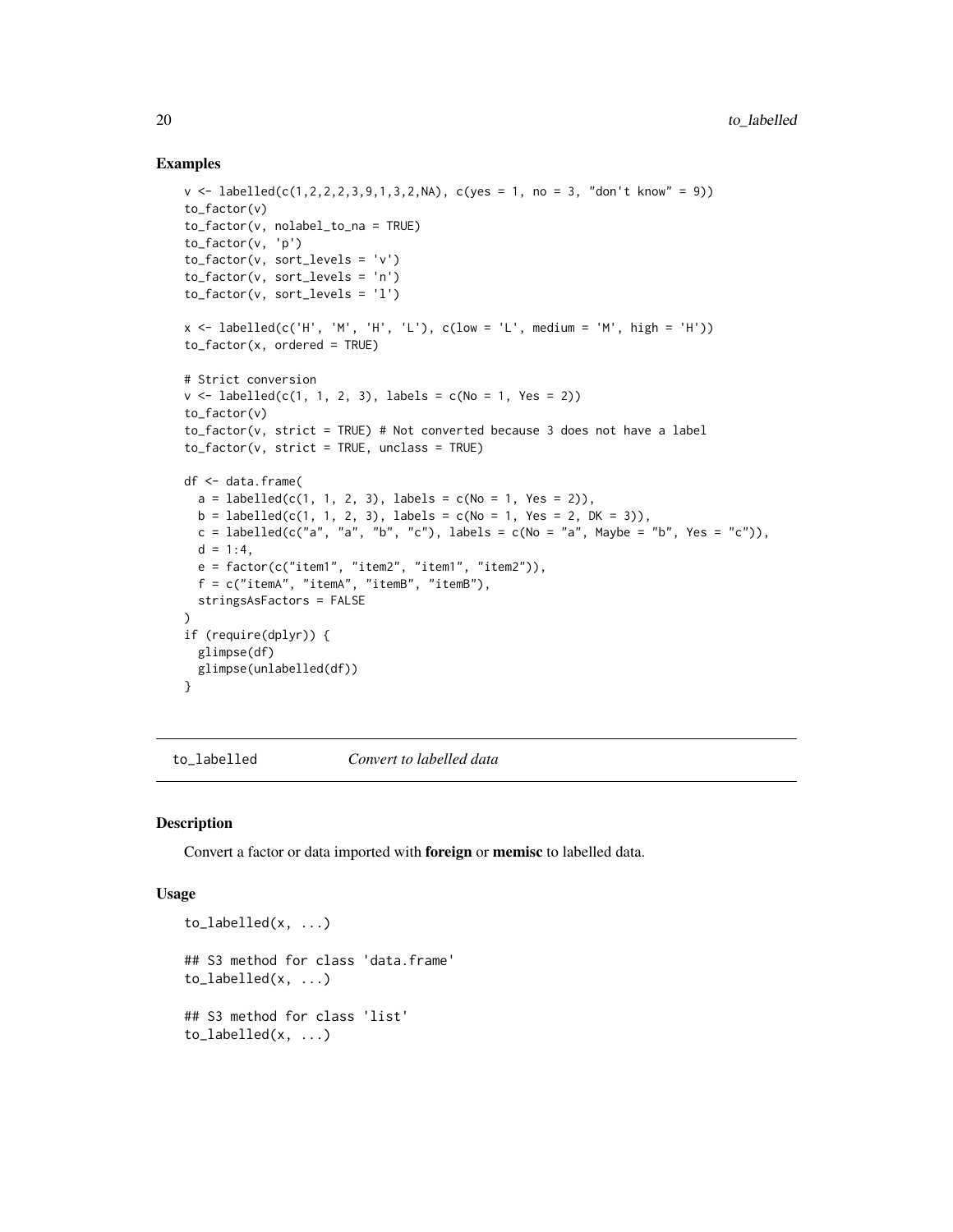#### <span id="page-20-0"></span>to\_labelled 21

```
## S3 method for class 'data.set'
to_labelled(x, ...)
## S3 method for class 'importer'
to_labelled(x, ...)
foreign_to_labelled(x)
memisc_to_labelled(x)
## S3 method for class 'factor'
to labeled(x, labels = NULL, right, -quite = FALSE, ...)
```
# Arguments

| X        | Factor or dataset to convert to labelled data frame                                                                                                                                 |
|----------|-------------------------------------------------------------------------------------------------------------------------------------------------------------------------------------|
| $\ddots$ | Not used                                                                                                                                                                            |
| labels   | When converting a factor only: an optional named vector indicating how fac-<br>tor levels should be coded. If a factor level is not found in labels, it will be<br>converted to NA. |
| .quiet   | do not display warnings for prefixed factors with duplicated codes                                                                                                                  |

#### Details

to\_labelled() is a general wrapper calling the appropriate sub-functions.

memisc\_to\_labelled() converts a [memisc::data.set\(\)](#page-0-0) object created with **memisc** package to a labelled data frame.

foreign\_to\_labelled() converts data imported with [foreign::read.spss\(\)](#page-0-0) or [foreign::read.dta\(\)](#page-0-0) from foreign package to a labelled data frame, i.e. using [haven::labelled\(\)](#page-0-0). Factors will not be converted. Therefore, you should use use.value.labels = FALSE when importing with [foreign::read.spss\(\)](#page-0-0) or convert.factors = FALSE when importing with [foreign::read.dta\(\)](#page-0-0).

To convert correctly defined missing values imported with [foreign::read.spss\(\)](#page-0-0), you should have used to.data.frame = FALSE and use.missings = FALSE. If you used the option to.data.frame = TRUE, meta data describing missing values will not be attached to the import. If you used use.missings = TRUE, missing values would have been converted to NA.

So far, missing values defined in Stata are always imported as NA by [foreign::read.dta\(\)](#page-0-0) and could not be retrieved by foreign\_to\_labelled().

If you convert a labelled vector into a factor with prefix, i.e. by using [to\\_factor\(levels = "prefixed"\),](#page-17-1) to\_labelled.factor() is able to reconvert it to a labelled vector with same values and labels.

#### Value

A tbl data frame or a labelled vector.

#### See Also

```
haven::labelled(), foreign::read.spss(), foreign::read.dta(), memisc::data.set(), memisc::importer,
to_factor().
```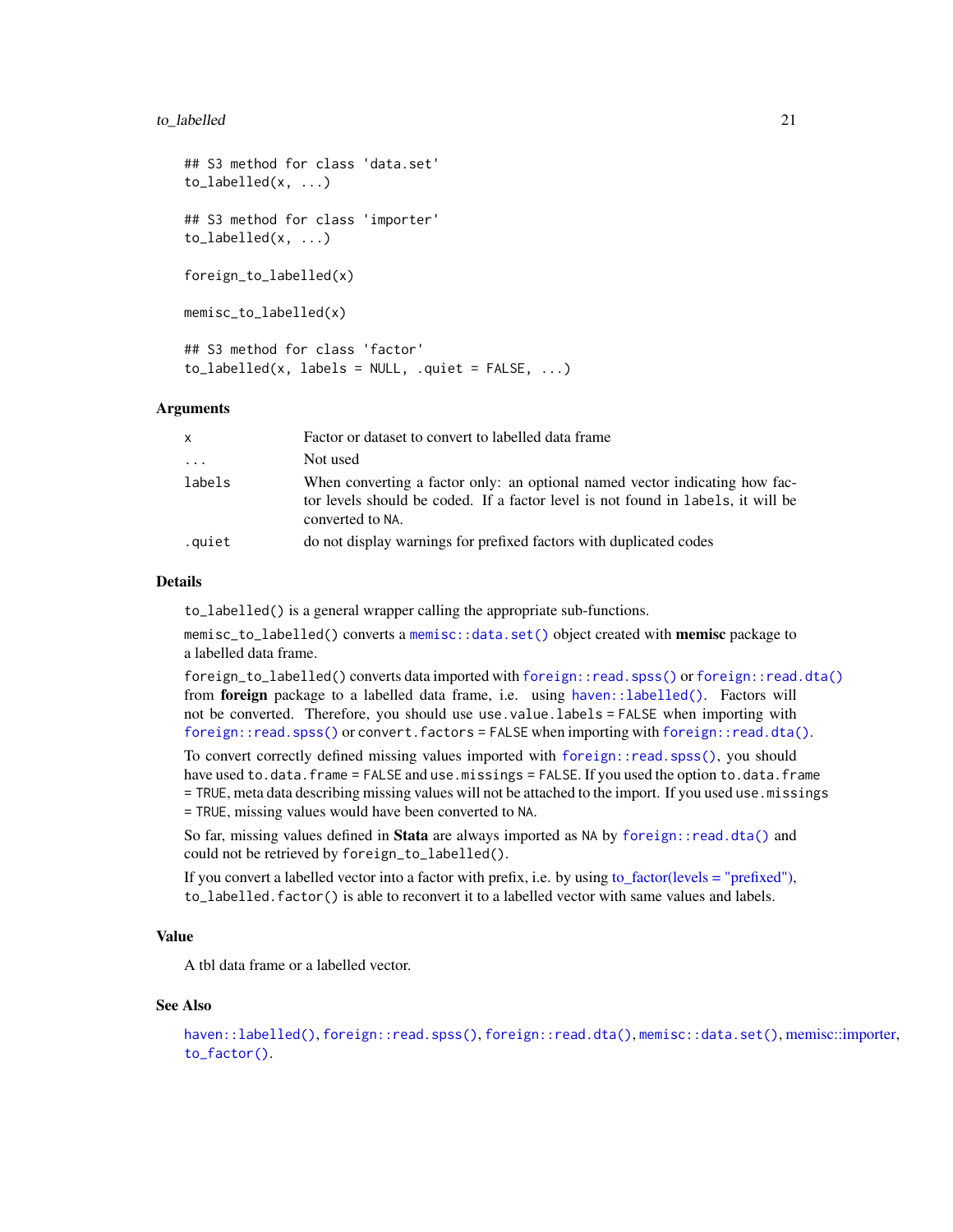#### Examples

```
## Not run:
  # from foreign
  library(foreign)
  sav <- system.file("files", "electric.sav", package = "foreign")
  df <- to_labelled(read.spss(
   sav,
    to.data.frame = FALSE,
   use.value.labels = FALSE,
    use.missings = FALSE
 ))
 # from memisc
 library(memisc)
 nes1948.por <- UnZip('anes/NES1948.ZIP', 'NES1948.POR', package='memisc')
 nes1948 <- spss.portable.file(nes1948.por)
ds <- as.data.set(nes1948)
df <- to_labelled(ds)
## End(Not run)
# Converting factors to labelled vectors
f <- factor(c("yes", "yes", "no", "no", "don't know", "no", "yes", "don't know"))
to_labelled(f)
to_labelled(f, c("yes" = 1, "no" = 2, "don't know" = 9))
to_labelled(f, c("yes" = 1, "no" = 2))to_labelled(f, c("yes" = "Y", "no" = "N", "don't know" = "DK"))
s1 <- labelled(c('M', 'M', 'F'), c(Male = 'M', Female = 'F'))
labels <- val_labels(s1)
f1 \leftarrow to_factor(s1)f1
to_labelled(f1)
identical(s1, to_labelled(f1))
to_labelled(f1, labels)
identical(s1, to_labelled(f1, labels))
l < - labelled(c(1, 1, 2, 2, 9, 2, 1, 9), c("yes" = 1, "no" = 2, "don't know" = 9))
f \leftarrow to_factor(1, levels = "p")f
to_labelled(f)
identical(to_labelled(f), l)
```
unique\_tagged\_na *Unique elements, duplicated, ordering and sorting with tagged NAs*

#### Description

These adaptations of [base::unique\(\)](#page-0-0), [base::duplicated\(\)](#page-0-0), [base::order\(\)](#page-0-0) and [base::sort\(\)](#page-0-0) treats tagged NAs as distinct values.

<span id="page-21-0"></span>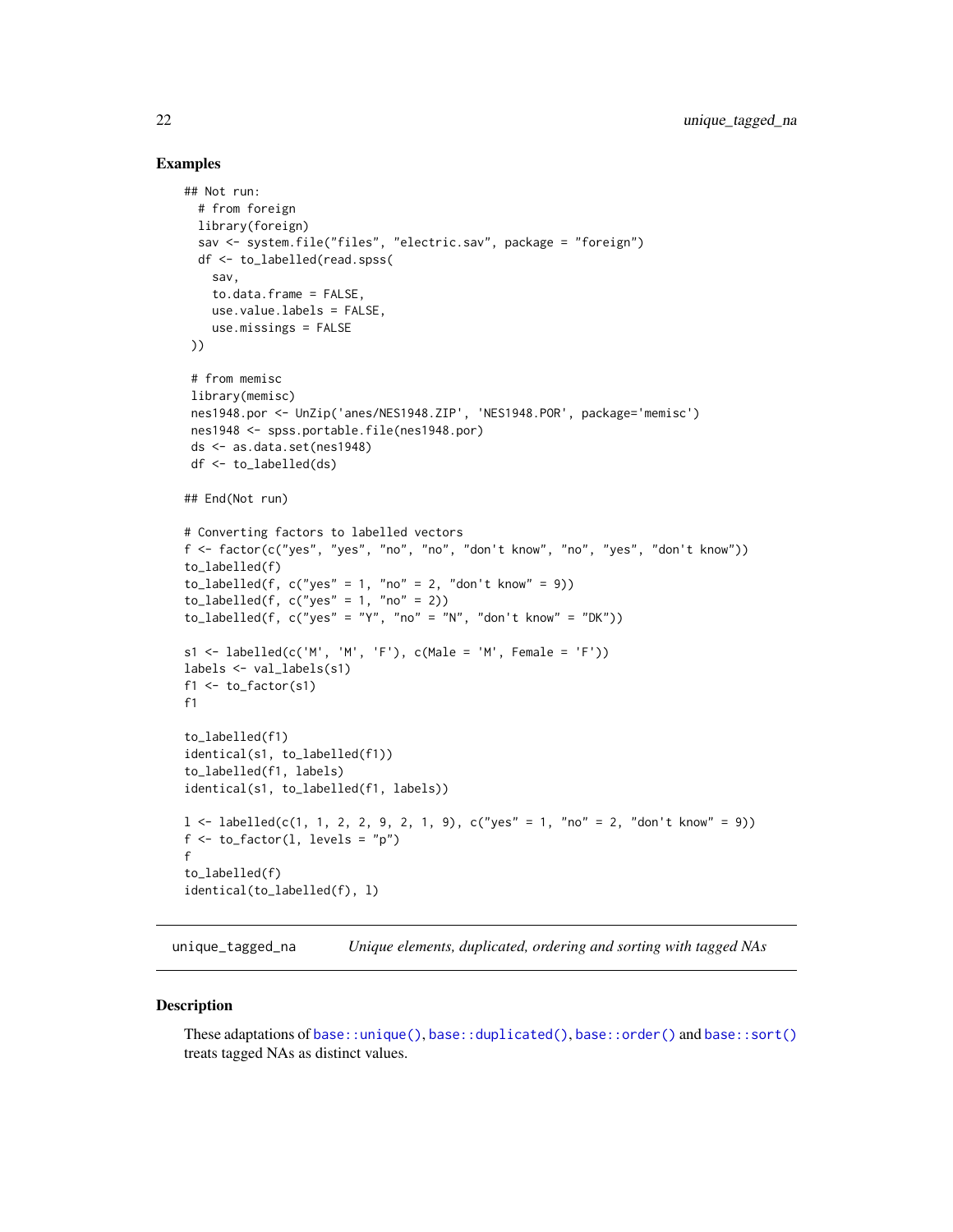<span id="page-22-0"></span>unique\_tagged\_na 23

# Usage

```
unique\_tagged_na(x, fromLast = FALSE)duplicated_tagged_na(x, fromLast = FALSE)
order_tagged_na(
  x,
 na.last = TRUE,
 decreasing = FALSE,
 method = c("auto", "shell", "radix"),
 na_decreasing = decreasing,
 untagged_na_last = TRUE
)
sort_tagged_na(
  x,
 decreasing = FALSE,
 na.last = TRUE,
 na_decreasing = decreasing,
 untagged_na_last = TRUE
\mathcal{L}
```
# Arguments

| $\mathsf{x}$     | a vector                                                                       |  |
|------------------|--------------------------------------------------------------------------------|--|
| fromLast         | logical indicating if duplication should be considered from the last           |  |
| na.last          | if TRUE, missing values in the data are put last; if FALSE, they are put first |  |
| decreasing       | should the sort order be increasing or decreasing?                             |  |
| method           | the method to be used, see $base::order()$                                     |  |
| na_decreasing    | should the sort order for tagged NAs value be                                  |  |
| untagged_na_last |                                                                                |  |
|                  | should untagged NAs be sorted after tagged NAs? increasing or decreasing?      |  |

```
x <- c(1, 2, tagged_na("a"), 1, tagged_na("z"), 2, tagged_na("a"), NA)
x %>% print_tagged_na()
unique(x) %>% print_tagged_na()
unique_tagged_na(x) %>% print_tagged_na()
duplicated(x)
duplicated_tagged_na(x)
order(x)
order_tagged_na(x)
sort(x, \text{na}.last = TRUE) %>% print\_tagged_na()
```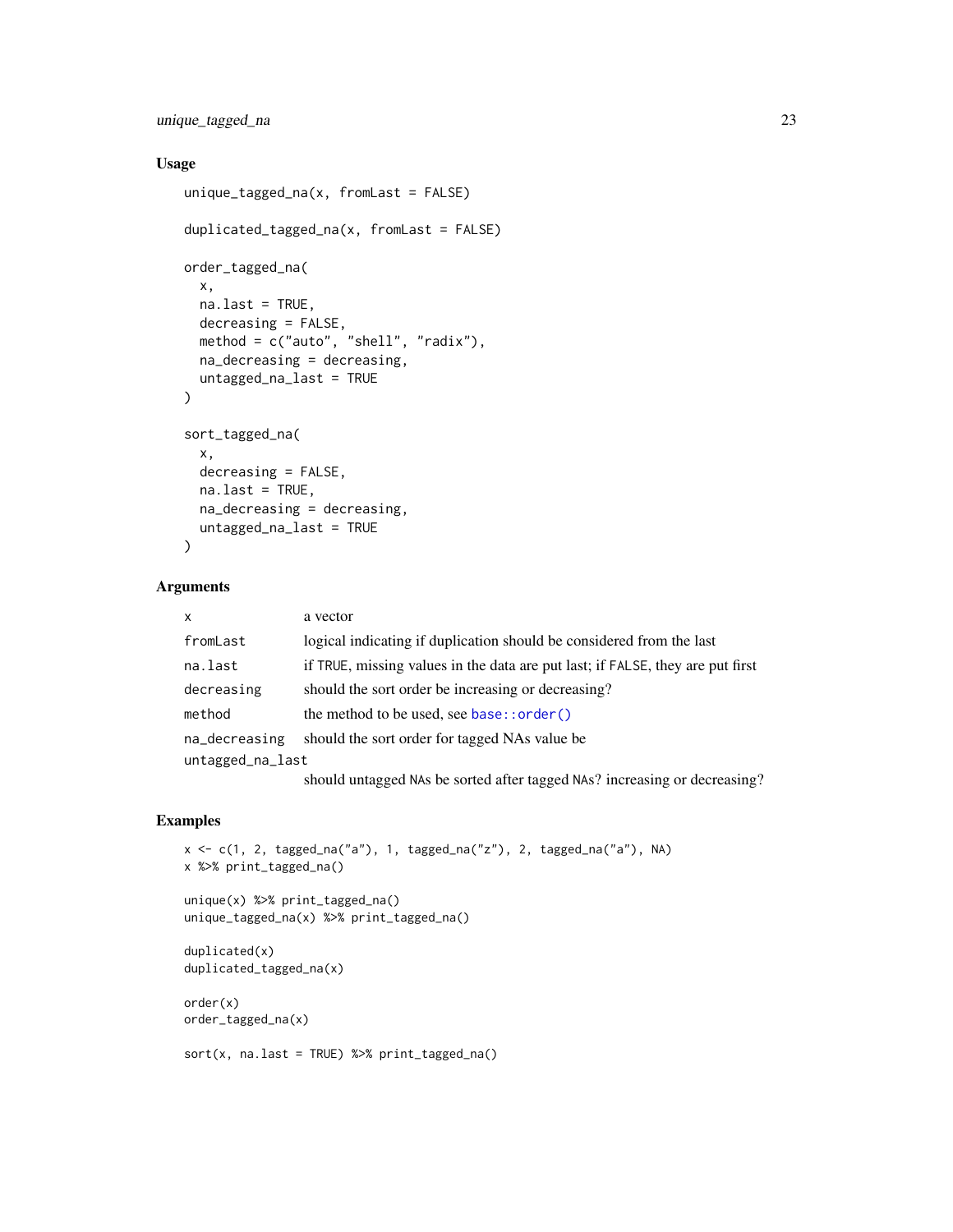sort\_tagged\_na(x) %>% print\_tagged\_na()

update\_labelled *Update labelled data to last version*

#### Description

Labelled data imported with haven version 1.1.2 or before or created with [haven::labelled\(\)](#page-0-0) version 1.1.0 or before was using "labelled" and "labelled\_spss" classes.

#### Usage

update\_labelled(x) ## S3 method for class 'labelled' update\_labelled(x) ## S3 method for class 'haven\_labelled\_spss' update\_labelled(x) ## S3 method for class 'haven\_labelled' update\_labelled(x) ## S3 method for class 'data.frame'

#### update\_labelled(x)

#### **Arguments**

x An object (vector or data.frame) to convert.

#### Details

Since version 2.0.0 of these two packages, "haven\_labelled" and "haven\_labelled\_spss" are used instead.

Since haven 2.3.0, "haven\_labelled" class has been evolving using now vctrs package.

update\_labelled() convert labelled vectors from the old to the new classes and to reconstruct all labelled vectors with the last version of the package.

#### See Also

[haven::labelled\(\)](#page-0-0), [haven::labelled\\_spss\(\)](#page-0-0)

<span id="page-23-0"></span>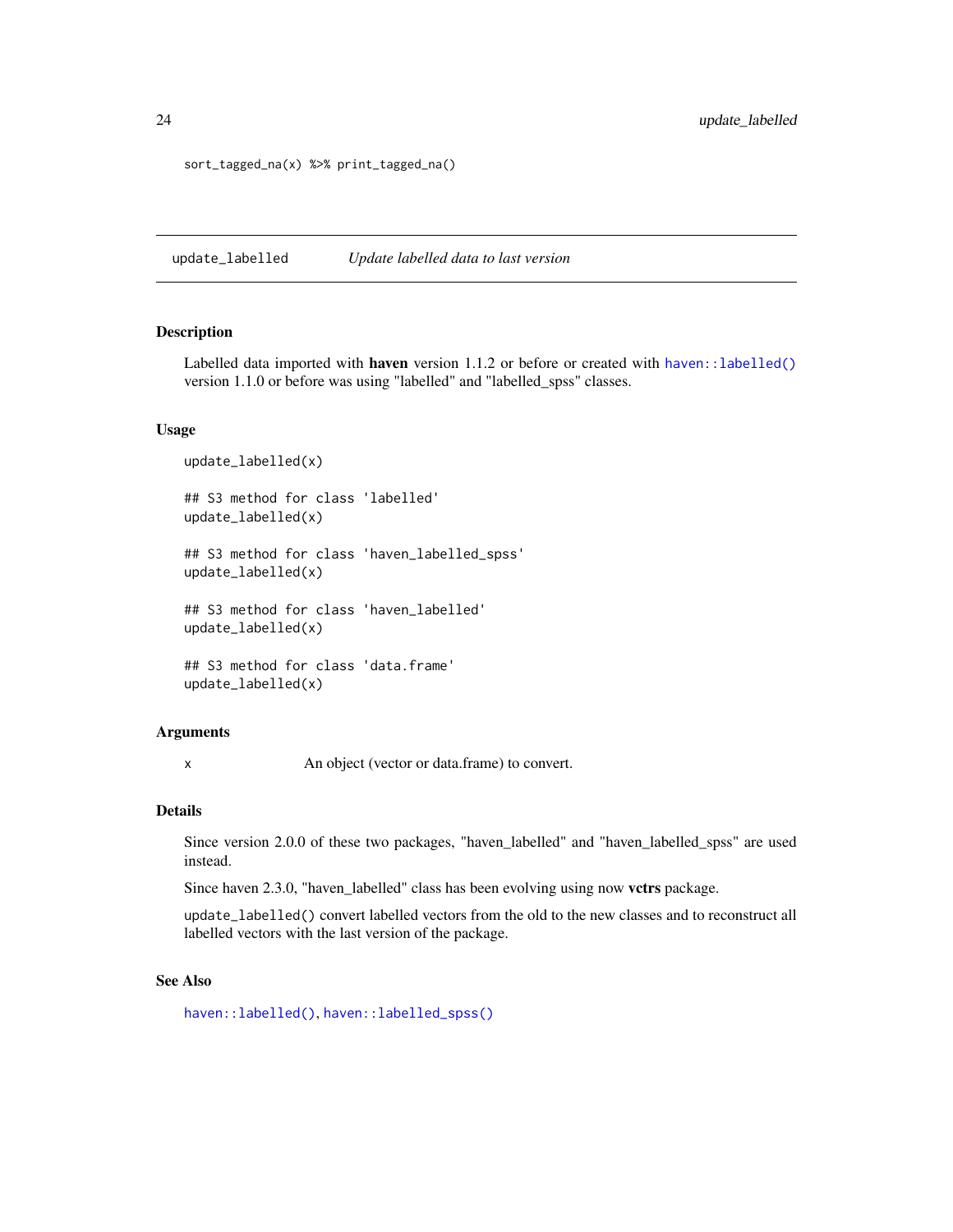<span id="page-24-0"></span>

#### Description

Get / Set value labels

# Usage

```
val_labels(x, prefixed = FALSE)
val_labels(x) <- value
val_label(x, v, prefixed = FALSE)
val_label(x, v) <- value
set_value_labels(.data, ..., .labels = NA, .strict = TRUE)
add_value_labels(.data, ..., .strict = TRUE)
remove_value_labels(.data, ..., .strict = TRUE)
```
# Arguments

| $\mathsf{x}$ | A vector or a data frame                                                                                                                                                                                                   |
|--------------|----------------------------------------------------------------------------------------------------------------------------------------------------------------------------------------------------------------------------|
| prefixed     | Should labels be prefixed with values?                                                                                                                                                                                     |
| value        | A named vector for val_labels() (see haven::labelled()) or a character<br>string for val_label(). NULL to remove the labels. For data frames, it could<br>also be a named list with a vector of value labels per variable. |
| $\mathsf{V}$ | A single value.                                                                                                                                                                                                            |
| .data        | a data frame                                                                                                                                                                                                               |
| .            | name-value pairs of value labels (see examples)                                                                                                                                                                            |
| .labels      | value labels to be applied to the data. frame, using the same syntax as value in<br>$val_labels(df) < - value$ .                                                                                                           |
| .strict      | should an error be returned if some labels doesn't correspond to a column of x?                                                                                                                                            |

# Value

val\_labels() will return a named vector. val\_label() will return a single character string.

set\_value\_labels(), add\_value\_labels() and remove\_value\_labels() will return an updated copy of .data.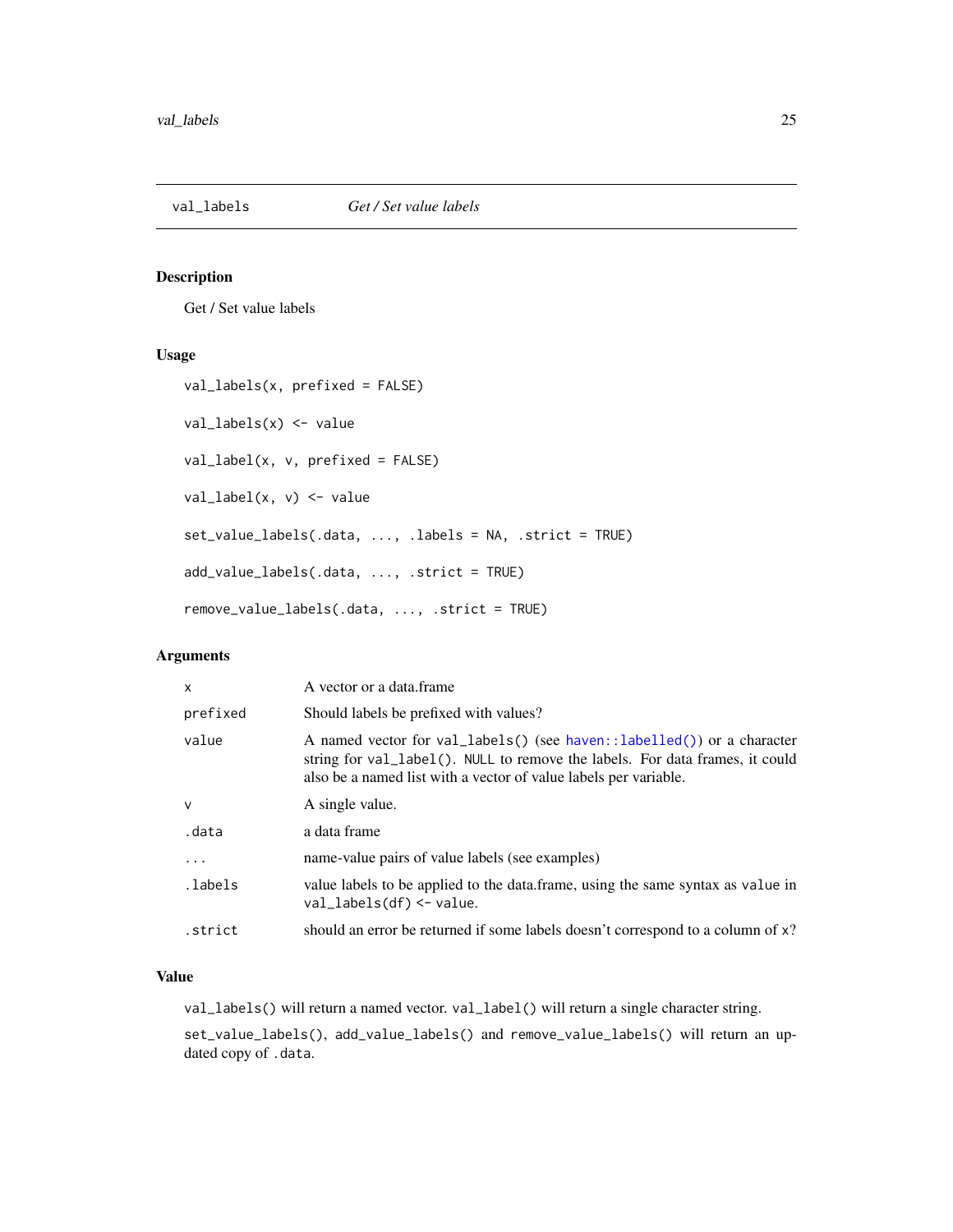Note

set\_value\_labels(), add\_value\_labels() and remove\_value\_labels() could be used with dplyr syntax. While set\_value\_labels() will replace the list of value labels, add\_value\_labels() and remove\_value\_labels() will update that list (see examples).

### Examples

```
v \leq 1abelled(c(1,2,2,2,3,9,1,3,2,NA), c(yes = 1, no = 3, "don't know" = 9))
val_labels(v)
val_labels(v, prefixed = TRUE)
val_label(v, 2)
val_label(v, 2) <- 'maybe'
val_label(v, 9) <- NULL
val_labels(v) <- NULL
if (require(dplyr)) {
  # setting value labels
  df <- tibble(s1 = c("M", "M", "F"), s2 = c(1, 1, 2)) %>%
    set_value_labels(s1 = c(Male = "M", Female = "F"), s2 = c(Yes = 1, No = 2))
  val_labels(df)
  # updating value labels
  df \leftarrow df %>% add_value_labels(s2 = c(Unknown = 9))
  df$s2
  # removing a value labels
  df \le df %>% remove_value_labels(s2 = 9)
  df$s2
  # removing all value labels
  df <- df %>% set_value_labels(s2 = NULL)
  df$s2
}
```
val\_labels\_to\_na *Recode value labels to NA*

#### Description

For labelled variables, values with a label will be recoded to NA.

#### Usage

val\_labels\_to\_na(x)

#### Arguments

x Object to recode.

<span id="page-25-0"></span>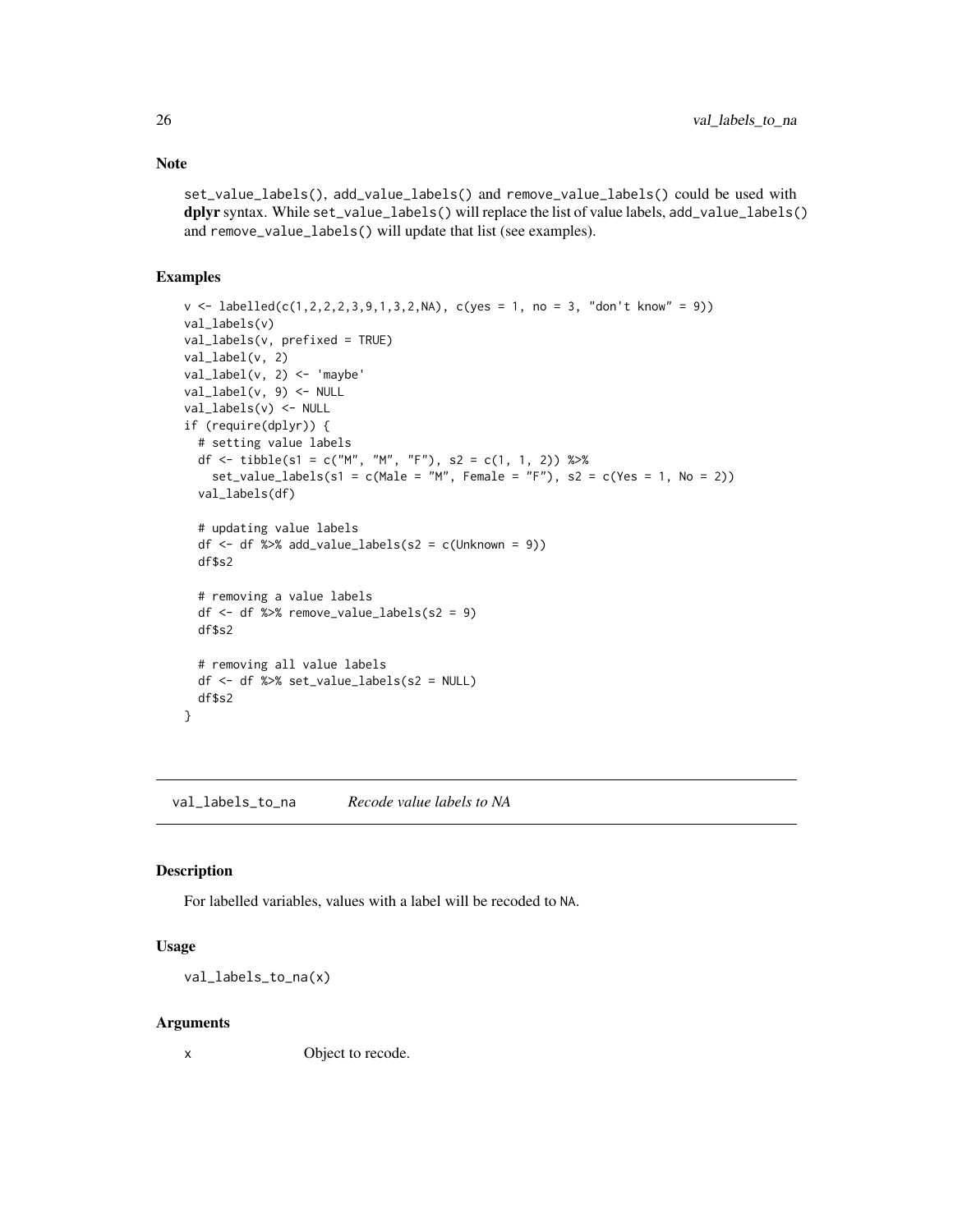#### <span id="page-26-0"></span>var\_label 27

# See Also

[haven::zap\\_labels\(\)](#page-0-0)

#### Examples

 $v \le$  labelled(c(1, 2, 9, 1, 9), c(dk = 9)) val\_labels\_to\_na(v)

var\_label *Get / Set a variable label*

# Description

Get / Set a variable label

#### Usage

var\_label(x, unlist = FALSE)

var\_label(x) <- value

set\_variable\_labels(.data, ..., .labels = NA, .strict = TRUE)

# Arguments

| x        | a vector or a data.frame                                                                                                                                             |
|----------|----------------------------------------------------------------------------------------------------------------------------------------------------------------------|
| unlist   | for data frames, return a named vector instead of a list                                                                                                             |
| value    | a character string or NULL to remove the label For data frames, it could also be a<br>named list or a character vector of same length as the number of columns in x. |
| .data    | a data frame                                                                                                                                                         |
| $\cdots$ | name-value pairs of variable labels (see examples)                                                                                                                   |
| .labels. | variable labels to be applied to the data. frame, using the same syntax as value<br>in $var$ Iabel(df) $\le$ - value.                                                |
| .strict  | should an error be returned if some labels doesn't correspond to a column of x?                                                                                      |

### Details

For data frames, if value is a named list, only elements whose name will match a column of the data frame will be taken into account. If value is a character vector, labels should in the same order as the columns of the data.frame.

# Value

set\_variable\_labels() will return an updated copy of .data.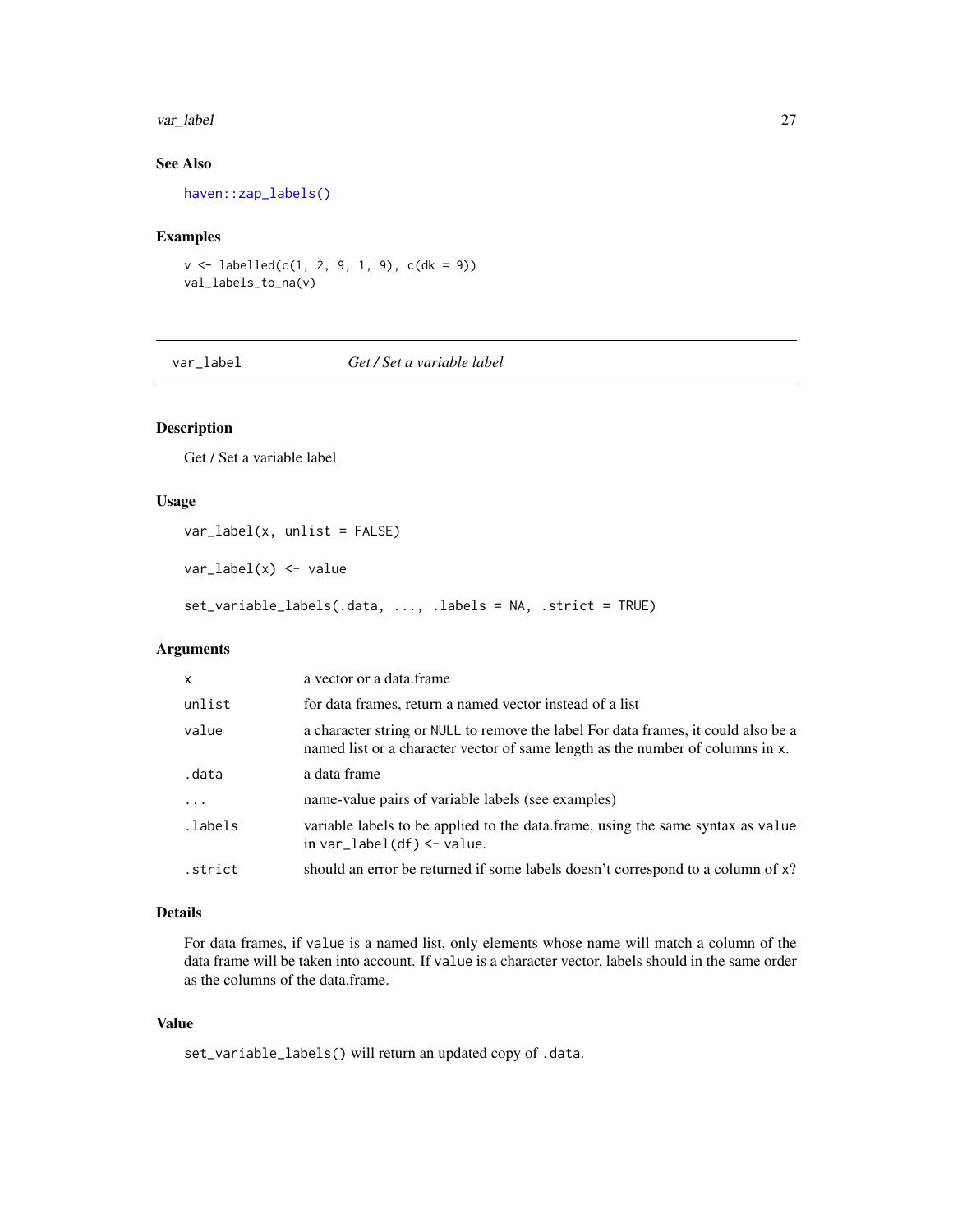#### Note

set\_variable\_labels() could be used with dplyr syntax.

```
var_label(iris$Sepal.Length)
var_label(iris$Sepal.Length) <- 'Length of the sepal'
## Not run:
View(iris)
## End(Not run)
# To remove a variable label
var_label(iris$Sepal.Length) <- NULL
# To change several variable labels at once
var_label(iris) <- c(
  "sepal length", "sepal width", "petal length",
  "petal width", "species"
\lambdavar_label(iris)
var_label(iris) <- list(
  Petal.Width = "width of the petal",
 Petal.Length = "length of the petal"
)
var_label(iris)
var_label(iris, unlist = TRUE)
if (require(dplyr)) {
  # adding some variable labels
  df <- tibble(s1 = c("M", "M", "F"), s2 = c(1, 1, 2)) %>%
    set_variable_labels(s1 = "Sex", s2 = "Yes or No?")
  var_label(df)
  # removing a variable label
  df <- df %>% set_variable_labels(s2 = NULL)
  var_label(df$s2)
  # Set labels from dictionary, e.g. as read from external file
  # One description is missing, one has no match
  description = tibble(
    name = c("Sepal.Length", "Sepal.Width", "Petal.Length", "Petal.Width",
      "Something"),
    label = c("Sepal length", "Sepal width", "Petal length", "Petal width",
      "something")
  \lambdavar_labels <- setNames(as.list(description$label), description$name)
  iris_labelled <- iris %>%
    set_variable_labels(.labels = var_labels, .strict = FALSE)
  var_label(iris_labelled)
  # defining variable labels derived from variable names
```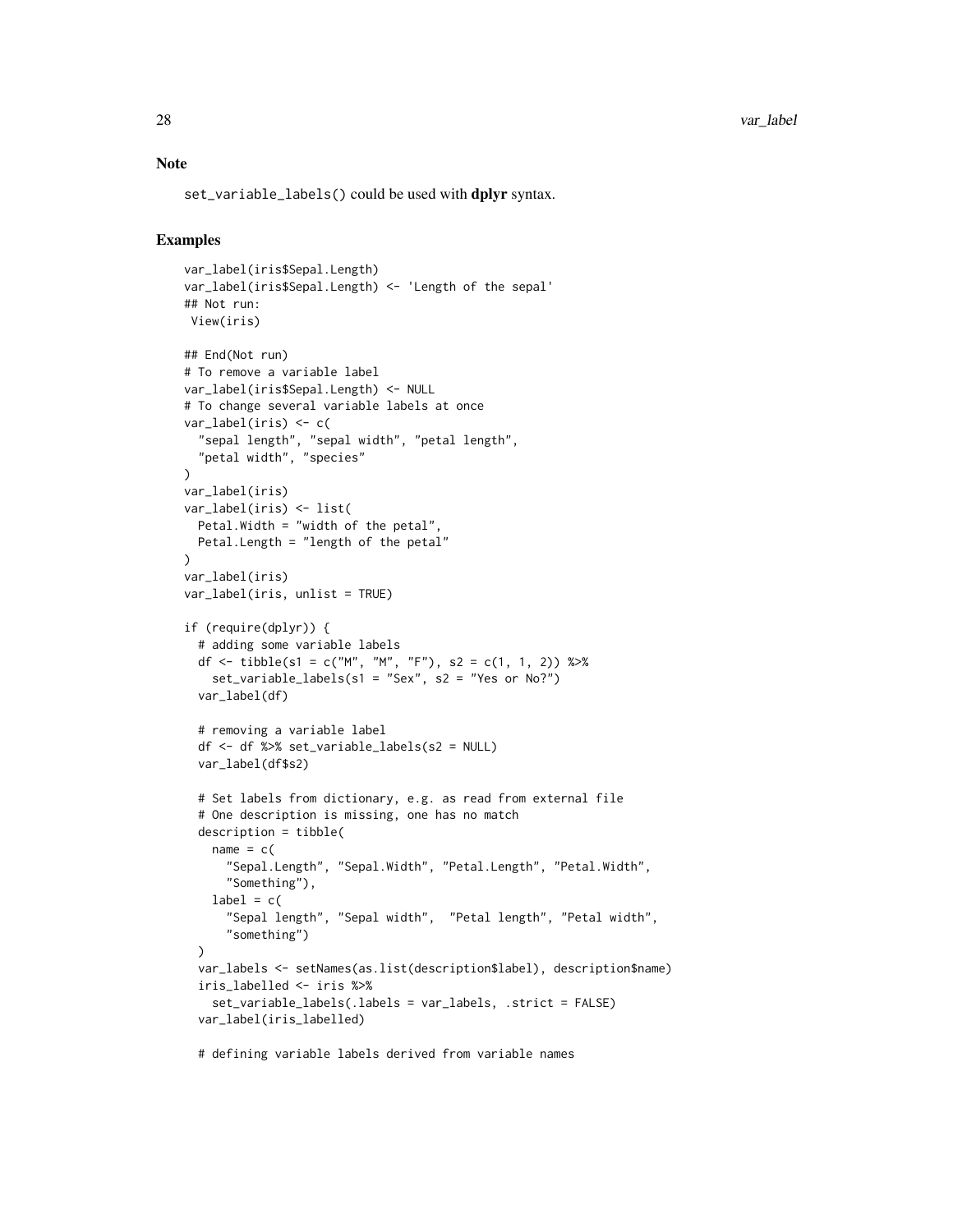# <span id="page-28-0"></span> $x_h = 2.0$  29

```
if (require(snakecase)) {
   iris <- iris %>%
     set_variable_labels(.labels = to_sentence_case(names(iris)))
   var_label(iris)
 }
}
```
x\_haven\_2.0 *Datasets for testing*

# Description

These datasets are used to test compatibility with foreign (spss\_foreign), or haven\_2.0 (x\_haven\_2.0, x\_spss\_haven\_2.0) packages

#### Usage

x\_haven\_2.0

x\_spss\_haven\_2.0

spss\_file

dta\_file

# Format

An object of class haven\_labelled of length 6.

An object of class haven\_labelled\_spss (inherits from haven\_labelled) of length 10.

An object of class list of length 13.

An object of class data.frame with 47 rows and 6 columns.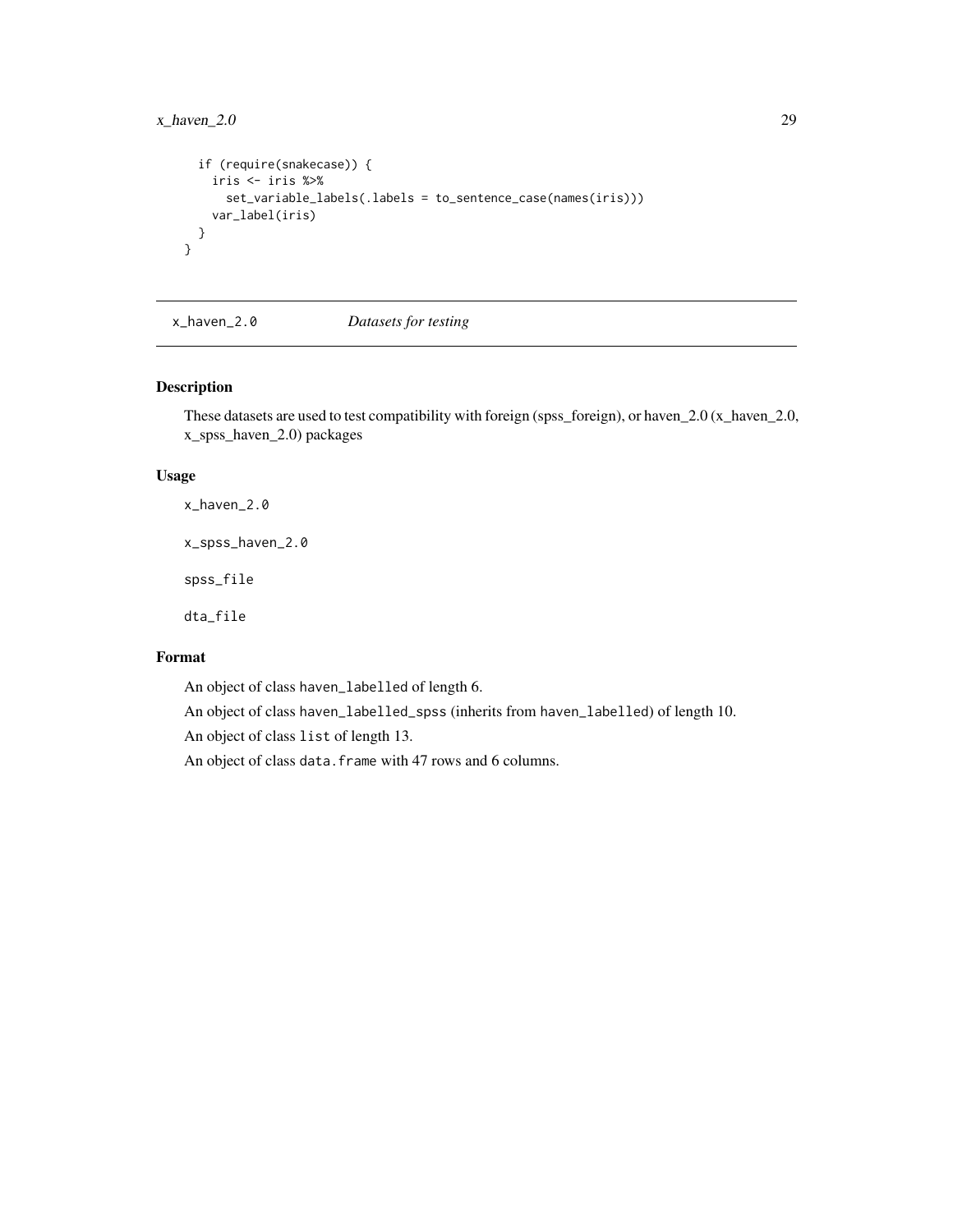# <span id="page-29-0"></span>**Index**

∗ datasets x\_haven\_2.0, [29](#page-28-0) add\_value\_labels *(*val\_labels*)*, [25](#page-24-0) base::as.character(), *[17](#page-16-0)* base::as.factor(), *[18](#page-17-0)* base::duplicated(), *[22](#page-21-0)* base::grep(), *[5](#page-4-0)* base::is.na(), *[9](#page-8-0)* base::order(), *[22,](#page-21-0) [23](#page-22-0)* base::sort(), *[22](#page-21-0)* base::subset(), *[3](#page-2-0)* base::unclass(), *[19](#page-18-0)* base::unique(), *[22](#page-21-0)* convert\_list\_columns\_to\_character *(*look\_for*)*, [4](#page-3-0) copy\_labels, [2](#page-1-0) copy\_labels\_from *(*copy\_labels*)*, [2](#page-1-0) dplyr::recode(), *[11,](#page-10-0) [12](#page-11-0)* drop\_unused\_value\_labels, [3](#page-2-0) dta\_file *(*x\_haven\_2.0*)*, [29](#page-28-0) duplicated\_tagged\_na *(*unique\_tagged\_na*)*, [22](#page-21-0) foreign::read.dta(), *[21](#page-20-0)* foreign::read.spss(), *[21](#page-20-0)* foreign\_to\_labelled *(*to\_labelled*)*, [20](#page-19-0) generate\_dictionary *(*look\_for*)*, [4](#page-3-0) haven::as\_factor(), *[18](#page-17-0)* haven::labelled(), *[21](#page-20-0)*, *[24,](#page-23-0) [25](#page-24-0)* haven::labelled\_spss(), *[9](#page-8-0)*, *[24](#page-23-0)* haven::tagged\_na(), *[9](#page-8-0)*, *[19](#page-18-0)* haven::zap\_labels(), *[27](#page-26-0)* is\_prefixed, [4](#page-3-0) is\_regular\_na *(*na\_values*)*, [8](#page-7-0)

is\_user\_na *(*na\_values*)*, [8](#page-7-0) labelled\_spss(), *[16](#page-15-0)* look\_for, [4](#page-3-0) look\_for\_and\_select *(*look\_for*)*, [4](#page-3-0) lookfor *(*look\_for*)*, [4](#page-3-0) lookfor\_to\_long\_format *(*look\_for*)*, [4](#page-3-0) memisc::data.set(), *[21](#page-20-0)* memisc::importer, *[21](#page-20-0)* memisc\_to\_labelled *(*to\_labelled*)*, [20](#page-19-0) na\_range *(*na\_values*)*, [8](#page-7-0) na\_range<- *(*na\_values*)*, [8](#page-7-0) na\_values, [8](#page-7-0) na\_values<- *(*na\_values*)*, [8](#page-7-0) names\_prefixed\_by\_values, [7](#page-6-0) nolabel\_to\_na, [10](#page-9-0) order\_tagged\_na *(*unique\_tagged\_na*)*, [22](#page-21-0) print.look\_for *(*look\_for*)*, [4](#page-3-0) recode.haven\_labelled, [11](#page-10-0) recode\_if, [12](#page-11-0) remove\_attributes, [13](#page-12-0) remove\_labels, [14](#page-13-0) remove\_user\_na *(*remove\_labels*)*, [14](#page-13-0) remove\_val\_labels *(*remove\_labels*)*, [14](#page-13-0) remove\_val\_labels(), *[19](#page-18-0)* remove\_value\_labels *(*val\_labels*)*, [25](#page-24-0) remove\_var\_label *(*remove\_labels*)*, [14](#page-13-0) set\_na\_range *(*na\_values*)*, [8](#page-7-0) set\_na\_values *(*na\_values*)*, [8](#page-7-0) set\_value\_labels *(*val\_labels*)*, [25](#page-24-0) set\_variable\_labels *(*var\_label*)*, [27](#page-26-0) sort\_tagged\_na *(*unique\_tagged\_na*)*, [22](#page-21-0) sort\_val\_labels, [15](#page-14-0)

spss\_file *(*x\_haven\_2.0*)*, [29](#page-28-0)